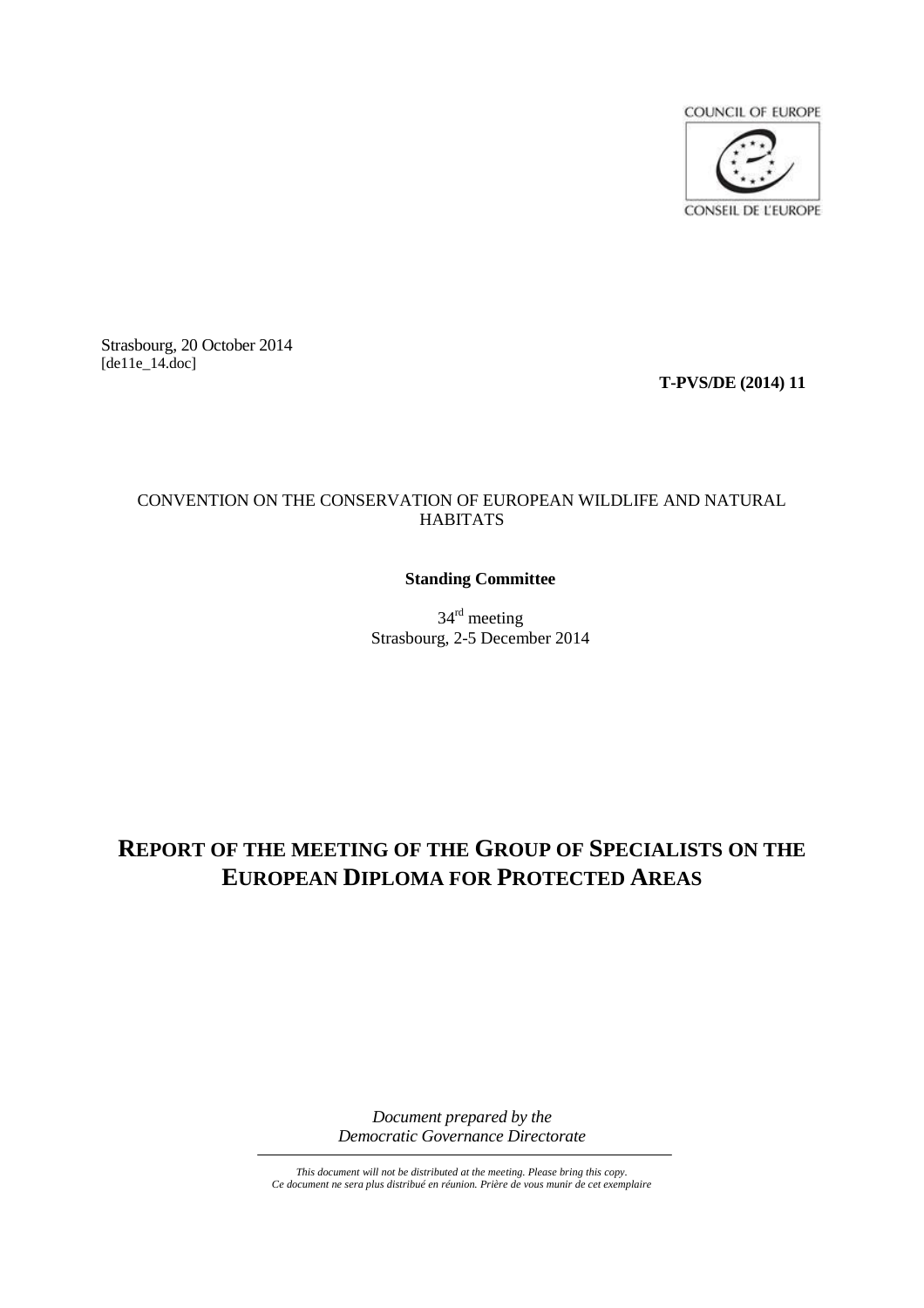# **Table of Contents**

| 1. |                                                                   |  |
|----|-------------------------------------------------------------------|--|
| 2. |                                                                   |  |
| 3. |                                                                   |  |
| 4. | Appendix III: Draft Resolutions for the award of the ED in 201421 |  |
| 5. |                                                                   |  |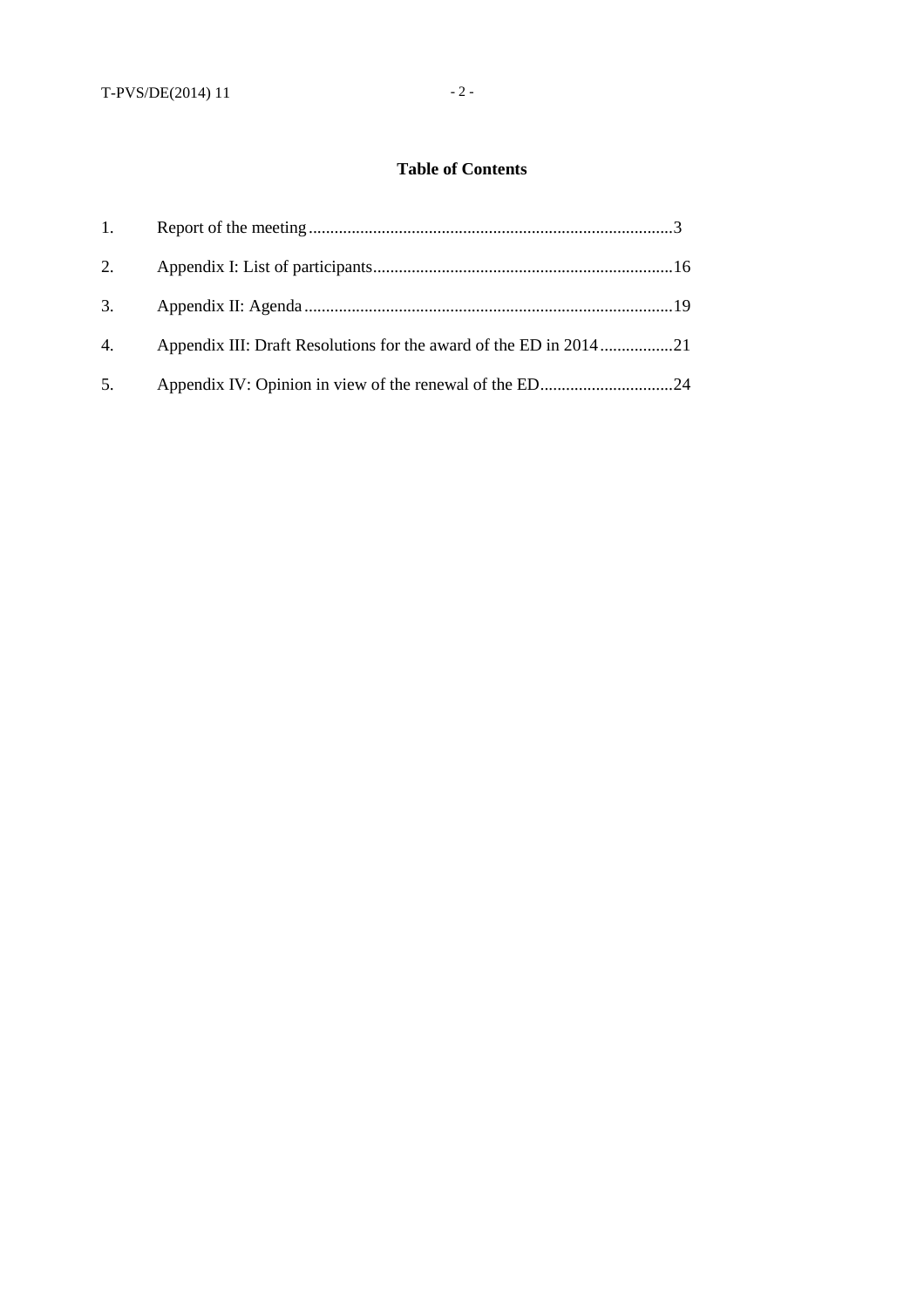## **Report of the meeting**

The Group of Specialists on the European Diploma for Protected Areas met in Strasbourg on 24 March 2014. The competent committee is invited to:

- Take note of the meeting report of the Group of Specialists;

- Consider, with a view to forwarding them to the Committee of Ministers for examination and possible adoption, the draft Resolutions (Appendix III) on the award of the European Diploma for Protected Areas to the following areas:

- **Desertas Nature Reserve (Portugal),**
- Karadag Nature Reserve (Ukraine);

- Consider, with a view to forwarding to the Committee of Ministers, for examination and possible adoption, the draft amendments to Appendix 5 to Resolution CM/ResDip(2008)1;

- Take note of the opinion of the Group of Specialists (Appendix IV) following the on-the-spot appraisal in view of the renewal of the European Diploma awarded to the Central Balkan National Park (Bulgaria).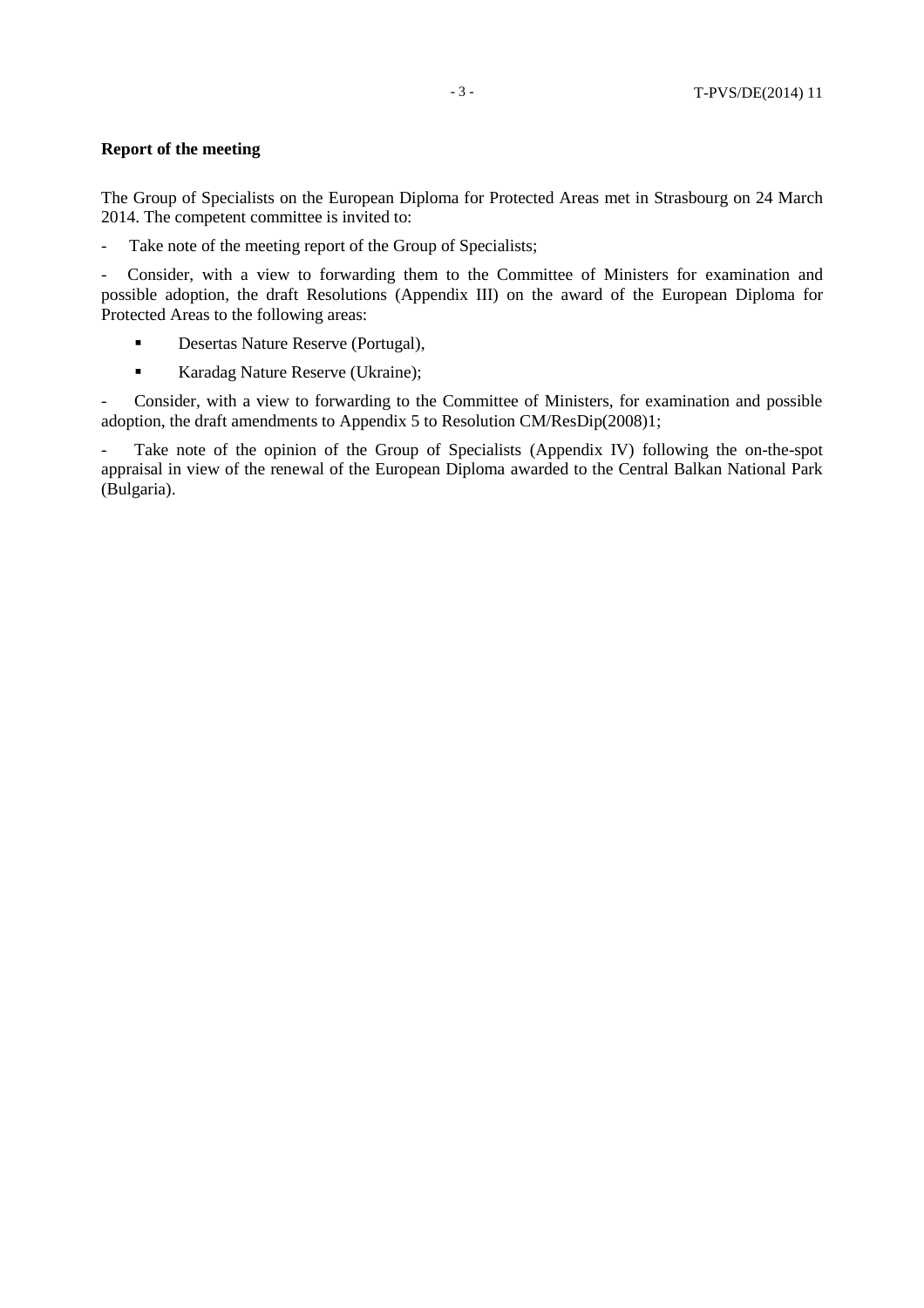The meeting was opened on Monday 24 March by the Chair, Mr Peter Skoberne (Slovenia) and Mr Eladio Fernandez-Galiano, Head of the Democratic Initiatives Department.

The Chair welcomed the members of the Group, the experts, the representatives of the areas and the members of the Secretariat (list of participants available in Appendix I). The Chair warmly thanked Ms Iva Obretenova, who is leaving the Secretariat of the Group, for her work with the Group, and he welcomed Ms Tatiana State Masson who joined the Secretariat.

Mr Eladio Fernandez-Galiano welcomed all the participants to the meeting. He reminded that in  $2015$  there is the  $50<sup>th</sup>$  anniversary of the European Diploma for Protected Areas and that the Secretariat is looking on how to better prepare this celebration.

## **2. Adoption of the agenda**

*Relevant document: T-PVS/DE (2014) 1*

The Group adopted the draft agenda, as set out in Appendix II.

# **3. General information on activities of the Bern Convention presenting an interest for the work of the Group**

The Secretariat provided information on the various meetings taking place in the frame of the Bern Convention and its Groups of Experts, detailing the topics dealt with. The calendar of activities can be consulted at the address: [http://www.coe.int/t/dg4/cultureheritage/nature/calendar2014\\_EN.asp](http://www.coe.int/t/dg4/cultureheritage/nature/calendar2014_EN.asp)

## **4. Short presentation by the Chair of the minutes of the meeting of the Group in 2013 and report on actions undertaken during the last year**

#### *Relevant document: T-PVS/DE (2013) 10*

The Chair briefly described the outcomes of the work of the Group during 2013 and reminded of the discussions held on the various diploma holding areas. Eventually, the Chair mentioned the new form for annual reports presented by the former Chair of the Group and the Secretariat, and the discussion around the celebration of the 50<sup>th</sup> anniversary of the European Diploma, as both topics are on the agenda of the current meeting of the Group.

# **5. Applications for the award of the European Diploma: results of the on-the-spot appraisals, discussion and proposals to the Committee of Ministers of the Council of Europe**

## **Desertas Nature Reserve (Portugal)**

*Relevant documents: T-PVS/DE(2013) 4; T-PVS/DE (2014) 3 and T-PVS/DE (2014) 6*

The expert, Mr Joe Sultana (Malta), presented the findings of his visit. The expert highlighted that this small group of three Macaronesian islands of volcanic origin are not only of great ecological importance for the region and Europe, but also at an international level, and are regarded as of world heritage importance. He listed flora and fauna examples which highlight the importance of the islands to European and World biodiversity.

Mr Sultana noted that there are various ongoing conservation projects to protect the habitats and species of the reserve, such as surveillance and protection of the islands from sea and from land, aiding the recovery of the plant cover and the propagation of native plants of Deserta Grande and Bugio, preventing the introduction and elimination of alien species (goats, rabbits and mice). Protecting and monitoring the Mediterranean monk seal (*Monachus monachus*) is one of the main ongoing projects in the Islands.

The expert added that the area of the Nature Reserve is included in the Natura 2000 network and since the beginning of March 2014, there has been an increase of the classified area, and thus improvement of its legal framework.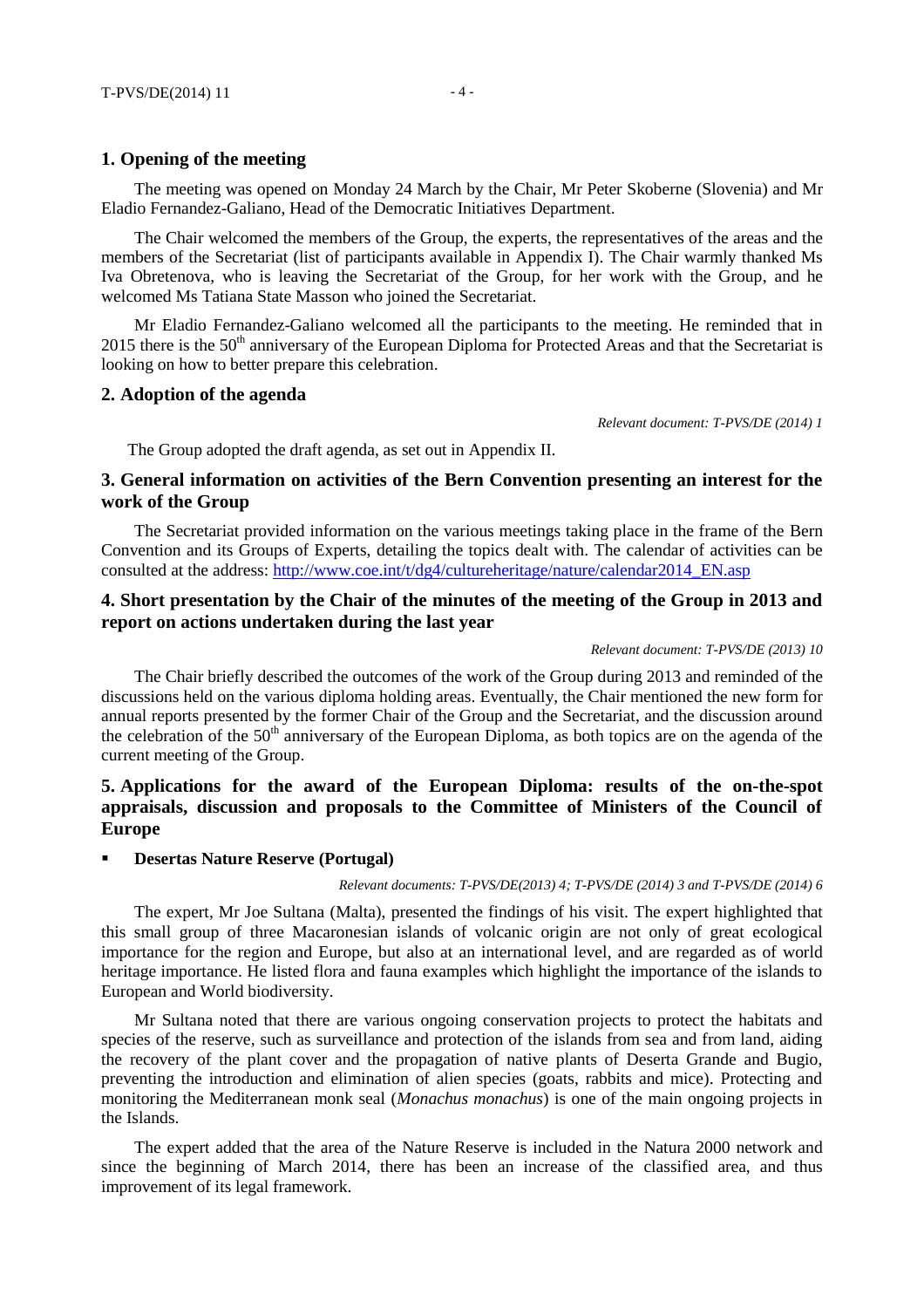Mr Paulo Oliveira, representative of the Desertas Nature Reserve, answered members' questions and thanked Mr Sultana for his passion and encouragements he transmitted to the reserve's staff.

The Group agreed that the exceptional European interest of the area is confirmed.

Further to the discussions on the proposed conditions and recommendations, the Group decided to indicate a deadline for the updating of the management plan, to change the condition on the monitoring system into a recommendation, and proposed to be more ambitious on the eradication of the goats. The draft resolution is included in Appendix III.

#### **Karadag Nature Reserve (Ukraine)**

*Relevant documents: T-PVS/DE(2013) 7; T-PVS/DE (2014) 2; T-PVS/DE (2014) 6 and T-PVS/DE (2014) 9*

The Secretariat reminded the Council of Europe's recognition of the full territorial integrity of Ukraine, including Crimea, where the Karadag reserve is located.

The expert, Mr Hervé Lethier (Switzerland), presented the findings of his visit. He reminded that the Karadag Nature Reserve is located in Ukraine, in the South Eastern part of Crimea, at around 150 km from Simferopol, in the Sudak district, along the Black Sea coast. The marine and coastal parts of the reserve were designated wetland of international importance by Ramsar in 2004; Karadag is also identified as an international bird area and has been nominated for the Emerald network.

The expert emphasised the biological heritage of the reserve and mentioned some of the hosted species, among which there are flora species listed in Annex I, and fauna species listed in Annex II to the Bern Convention. He also highlighted the geological and landscape interests of the reserve and stressed on the importance of the reserve's ancient library.

The tourists' access is very strict and only on defined paths, yet the tourism pressure around the nominated area is very high and growing from year to year. The expert further identified other internal and external threats: illegal uses and recreational activities, fire risk, coastal erosion and degradation of the marine ecosystem, invasive alien species and local socio-economic development. A management plan for 2005-2015 was adopted for the nominated area, however, a new management plan should be adopted by the State party in the nearest future, covering at least the period of time for which the diploma can be awarded.

Mr Lethier concluded that the Karadag Nature Reserve meets the criteria to be awarded the European Diploma.

Mr Volodymyr Maltsev, representative of the reserve, presented the Group the management plan for 2014-2019. Mr Ivanenko, member of the Group from Ukraine, thanked the expert for his report and recommendations. He acknowledged that the authorities prepared the draft of the new management plan that was discussed at local level, and they are ready to adopt it after including possible recommendations from the Group's meeting.

The Group agreed that the exceptional European interest of the area is confirmed.

Further to the discussions, the Group decided to indicate "end 2015" as deadline for the adoption of the management plan and agreed on the proposed conditions and recommendations. The draft resolution is included in Appendix III.

# **6. Renewal of the European Diploma: results of the on-the-spot appraisal, discussion and proposals to the Committee of Ministers of the Council of Europe**

#### **Central Balkan National Park (Bulgaria)**

*Relevant documents: T-PVS/DE (2014) 4 and T-PVS/DE (2014) 6*

The expert, Mr Pierre Galland (Switzerland), presented the results of his visit to the Central Balkan National Park in Bulgaria. The park, located in the central part of the Stara Planina mountain range, belongs to IUCN cat II. Since 2003, it has been holding the PANParks certificate, which was renewed in 2010. Four of the nine strict reserves have been on the world list of the UNESCO MaB Biosphere Reserves since the early 80's. The park and its surrounding area is part of the Natura 2000 network. The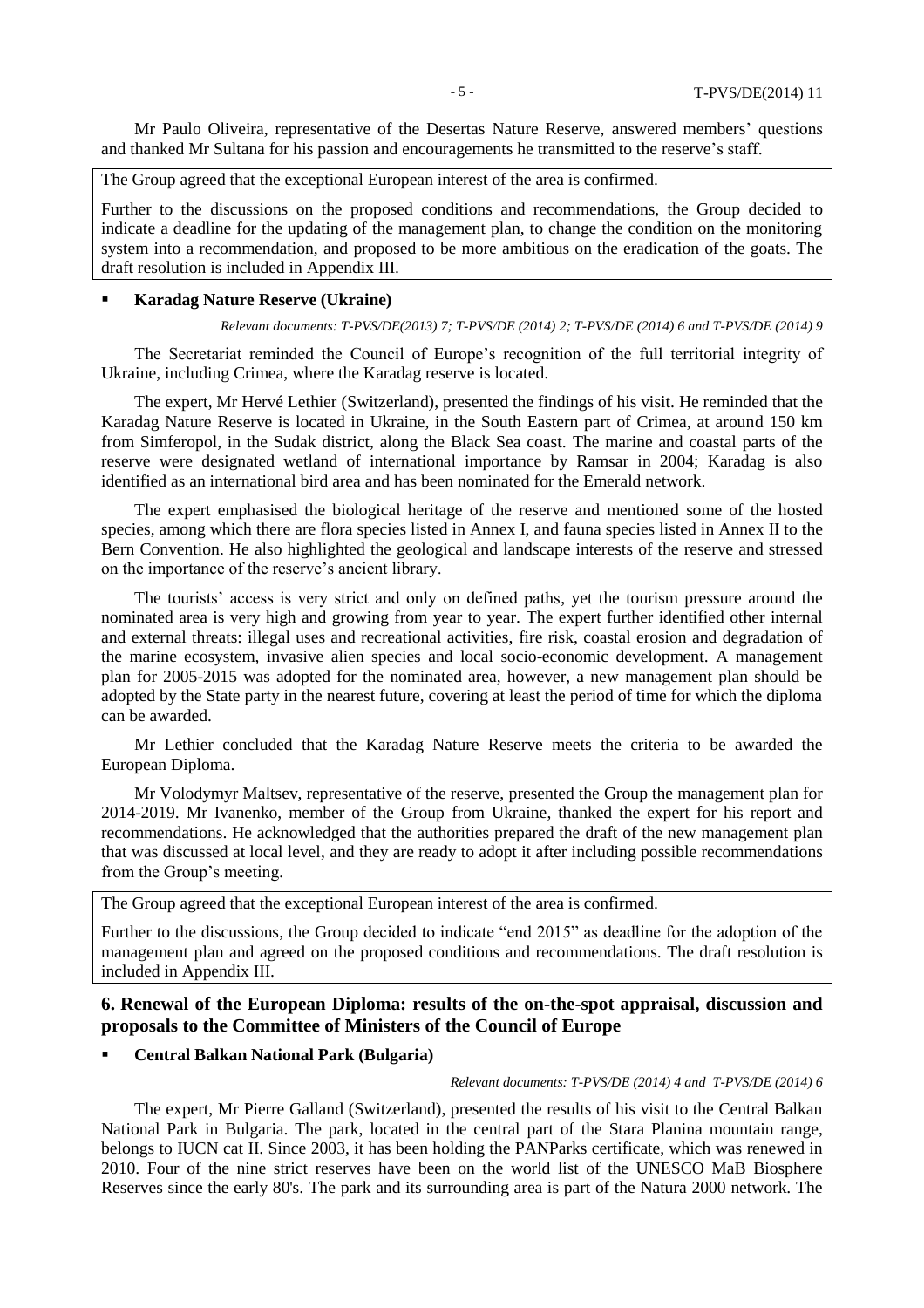whole territory is "exclusive state property", which corresponds to the requirement for a National Park according to the Bulgarian legislation.

Mr Galland briefly presented the flora of interest of the park (2/3 forests, 1/3 upland meadows), and the fauna for which the dense and well preserved forests still offer suitable habitats. He also mentioned the socio-economic activities and the rich cultural heritage of the park and its surrounding, and highlighted that in general the park, its habitats, species and landscape are very well preserved.

The expert also underlined the good work of the park's staff. However, the current level of financing is not sufficient to ensure quality management operation and infrastructure maintenance. The former director has left her position in 2013 and was temporarily replaced by the deputy-director. The procedure for selection of a new director has started at the end of September 2013; one of the senior park staff is currently acting director, but with very limited responsibilities.

The management plan of the area is currently being renewed. Mr Galland warned that strong pressure could be expected to increase the charge in cattle grazing, as well as for public use of park roads. The problem of off-road vehicles is also a very delicate issue.

To conclude, Mr Galland recommended that the renewal for the regular 10 year period should be envisaged only after there is a satisfactory new management plan adopted.

The Group expressed the disappointment that no representative of the authorities attended the meeting.

After debate, the Group advised that the renewal of the European Diploma for Protected Areas awarded to the Central Balkan National Park be suspended, until a new management plan for the area is formally adopted. The complete opinion of the Group is included in Appendix IV.

#### **7. Information on new application to be received in 2014**

#### **Vashlovani Protected Areas (Georgia)**

*Relevant document: T-PVS/DE (2014) 8*

The application for the European Diploma was sent to the Bern Convention secretariat by the Agency for Protected Areas of Georgia.

Mr Rati Japaridze, Chairman of the Agency of Protected Areas in Georgia, presented the areas and their special combination of biologic, geologic and landscape diversity, with unique natural undisturbed landscapes and historic-cultural monuments. The region of Vashlovani Protected Areas, located in the extreme eastern part of Georgia, is the driest and the most waterless territory in the country. The 5 different zones in the protected areas include desert, semi-desert, steps, arid sparse forest and deciduous forest, where out of 600 flora species are recorded. Vashlovani Protected Areas, and especially Vashlovani reserve, are the living environment and shelter of many animals (bear, boar, wolf, fox, jackal, rabbit, badger), including critically endangered and rare species (striped hyena, lynx, otter, snake eagle, Eurasian black vulture, griffon vulture, black stork, Mediterranean turtle).

Mr Japaridze further presented examples of on-going projects implemented in the area such as sustainable management of pastures and gazelle reintroduction. Answering questions from the Group members, he informed that there is no hunting but only amateur fishing, and that patrolling of territory takes place daily. A management plan was adopted in 2011.

The Group welcomed the first application from Georgia and appreciated the quality of the protected areas. It asked that a visit be carried out to confirm the outstanding nature of the areas and ensure that they meet the criteria laid down in the rules.

The Group asked the expert to give special attention to the management of the grazing and of the human activity inside the area, and to the measures undertaken to control the hunting and the poaching. In addition, the members of the Group were interested to learn more about the reintroduction of the gazelle.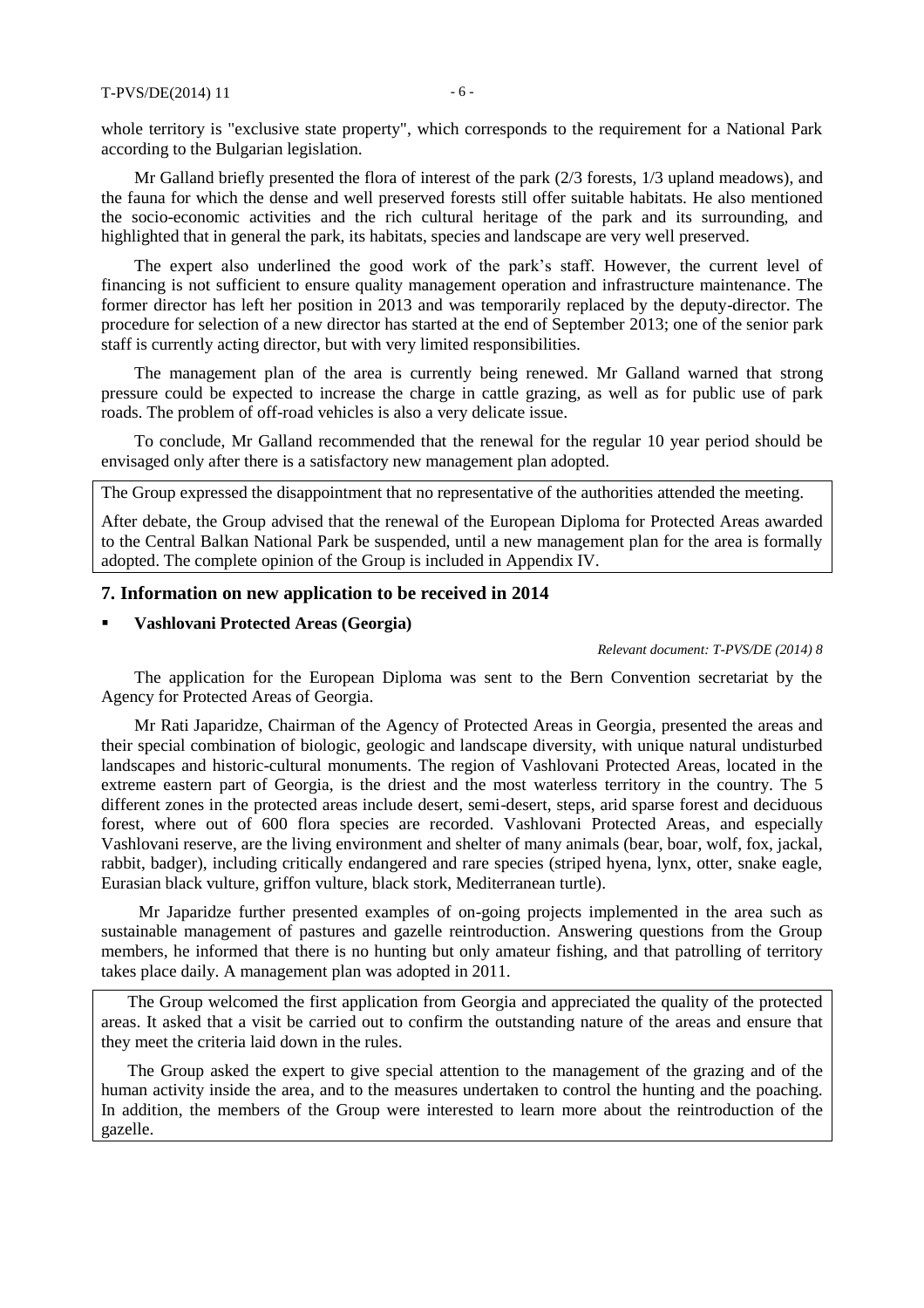#### **8. Annual reports: presentation of the overall analysis by the Secretariat**

*Relevant document: T-PVS/DE(2014) 5*

The Secretariat reminded the objectives of the annual report and the Group's mandate related to it, which are defined by the Resolution CM/ResDip(2008)1 on the revised regulations for the European Diploma for Protected Areas.

The Secretariat further informed that the purpose of the analysis was to examine the 2013 annual reports received, and more specifically the information on measures implemented to comply with the conditions and/or recommendations for the award or the renewal of the European Diploma (chapter III of the annual report). 45 out of 69 annual reports had been submitted. There were some very important delays in the submission, some of the reports arrived only a few days before the meeting of the Group of Specialists.

The section below reviews the information provided in the annual reports for 2013 of a first set of areas, presenting notable or some progress in the implementation of the conditions and recommendations attached to their renewal or award Resolution, or for which warnings have been identified. The Diploma holding areas in need of particular attention are presented in the item 9 of the agenda.

**The Peak District National Park (United Kingdom)** informed that the area management plan is completed and the strategies are aligned accordingly.

The Group welcomed the completion of the national park management plan.

 **The Swiss National Park (Switzerland)** celebrates its 100-year jubilee in 2014. The Secretariat identified a warning on the implementation of the recommendation 1 which requires to "take all necessary measures to fulfil the UNESCO condition that the national park, which is the core zone of the "Biosfera Val Müstair/Parc Naziunal" biosphere reserve, is entirely surrounded by a buffer zone".

The Group welcomed the activities organised in the frame of the  $100<sup>th</sup>$  anniversary of the area and encouraged the Chair or one of the other members to attend the official ceremony on the 1<sup>st</sup> August 2014. The Group decided to keep under observation the progress on the achievement of measures to fulfil the UNESCO condition that the national park be entirely surrounded by a buffer zone.

 Regarding **the Wollmatinger Ried Untersee-Gnadensee Nature Reserve (Germany),** the Secretariat identified four renewal recommendations (2, 4, 5 and 6) that should be kept under observation.

The Group encouraged the German authorities to approach their Swiss counterpart in order to install a dialogue for co-operation, in line with recommendation 4 of their renewal Resolution. The Group decided to closely follow the implementation of the recommendations and to discuss the topic again at its next meeting in 2015.

 **The Boschplaat Nature Reserve (Netherlands)** raised concerns over the budget available for the area, particularly the budget for monitoring. No reference was made to the implementation of the other four recommendations of the renewal Resolution.

The Group decided to keep under observation the progress on the implementation of the measures. A special attention should be given to the budget for monitoring.

 **The Kuşcenneti (Bird Paradise) National Park (Turkey)** informed that the Lake Manyas (Kuş) Management Plan is being implemented properly (condition 1); the same information is provided by both the 2012 and 2013 annual reports.

The Group welcomed the implementation of the management plan and asked for updated data in the 2014 annual report.

 **The Minsmere Nature Reserve (United Kingdom)** informed that the last management plan was extended and the preparation of the new management plan 2014-2019 is in progress.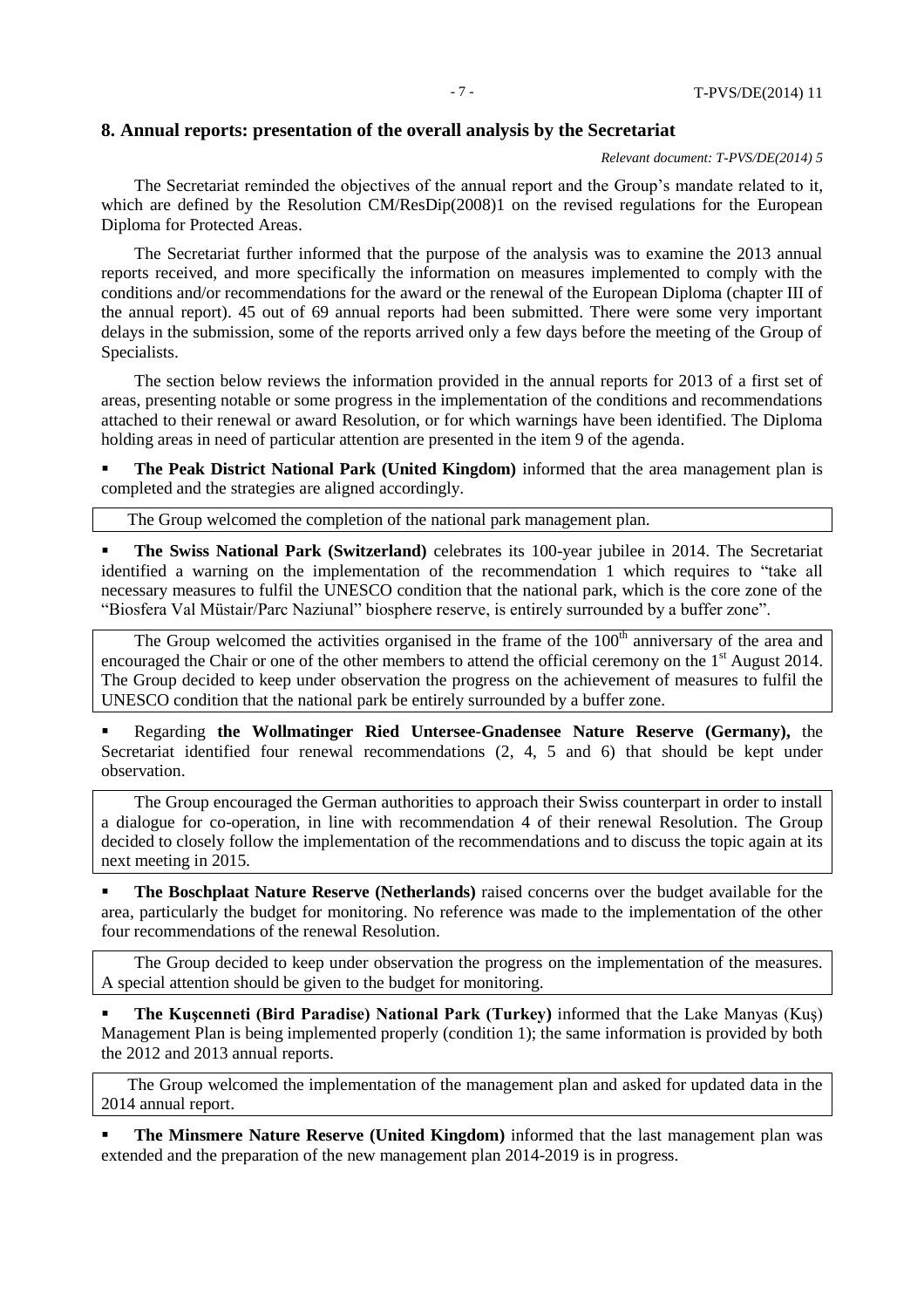The Group welcomed the development of formal and informal learning activities and considered that this positive experience could be used as best practices for other areas playing a role of demonstration site for a wide range of audiences, especially formal education. The Group further decided to keep under observation the advancement of the new management plan 2014-2019.

## **The Purbeck Heritage Coast (United Kingdom)**

The Group appreciated the continuous good management of the area.

#### **The Doñana National Park (Spain)**

The Group greeted the fruitful exchanges between the Doñana National Park and the Camargue National Reserve (France).

 **The Store Mosse National Park (Sweden)** wrongly communicated the progress made on the implementation of recommendations attached to the old Resolution ResDip(2003)7 concerning the renewal of the European Diploma to the park until 13 June 2008.

The Group requested that the 2014 annual report is updated with the progress made on the implementation of recommendations of the current CM/ResDip(2008)14 Resolution.

#### **The Bullerö and Långviksskär Nature Reserves (Sweden)**

The Group decided to keep under observation the update of the management plans for the two nature reserves.

## **The Wurzacher Ried Nature Reserve (Germany)**

The Group decided to keep under observation the implementation of the recommendations.

 **The Ecrins National Park (France)** informed on the celebration of the 40th anniversary of the park in 2013.

The Group greeted the managers of the area for the work on the implementation of the recommendations, as well as for the celebration of the 40th anniversary of the park. The Group further decided to ask the 2014 annual report updated with the implementation of the recommendation 9 which requires to better reconciling the return of major predators with stock-keeping activities, and was not referred to by the 2013 annual report.

## **The Maremma Regional Park (Italy)**

The Group welcomed the fact that "the Park works daily to improve and to develop this protected area, which represents one of the most important parks in Tuscany and the main protected area in the Provincia of Grosseto", as mentioned in the annual report. The Group decided to keep under observation the finalisation of the extension of the park, in order to include the marine environment under conditions which should be decided in agreement with local players (recommendation 2).

 **The Selvagens Islands Nature Reserve (Portugal)** acknowledged the fulfilment of the condition attached to the renewal of its Diploma, concerning the legal status of the reserve.

The Group decided to keep under observation the advancement in the implementation of the recommendations.

 **The Oka National Biosphere Reserve (Russian Federation)** informed that there were no changes in the ownership of the reserve and thus, no changes in the reserve's current protected status (condition).

The Group decided to keep under observation the progress on the measures implementations and to ask for information on the implementation of the recommendations concerning the Desman habitats (recommendations 2 and 4).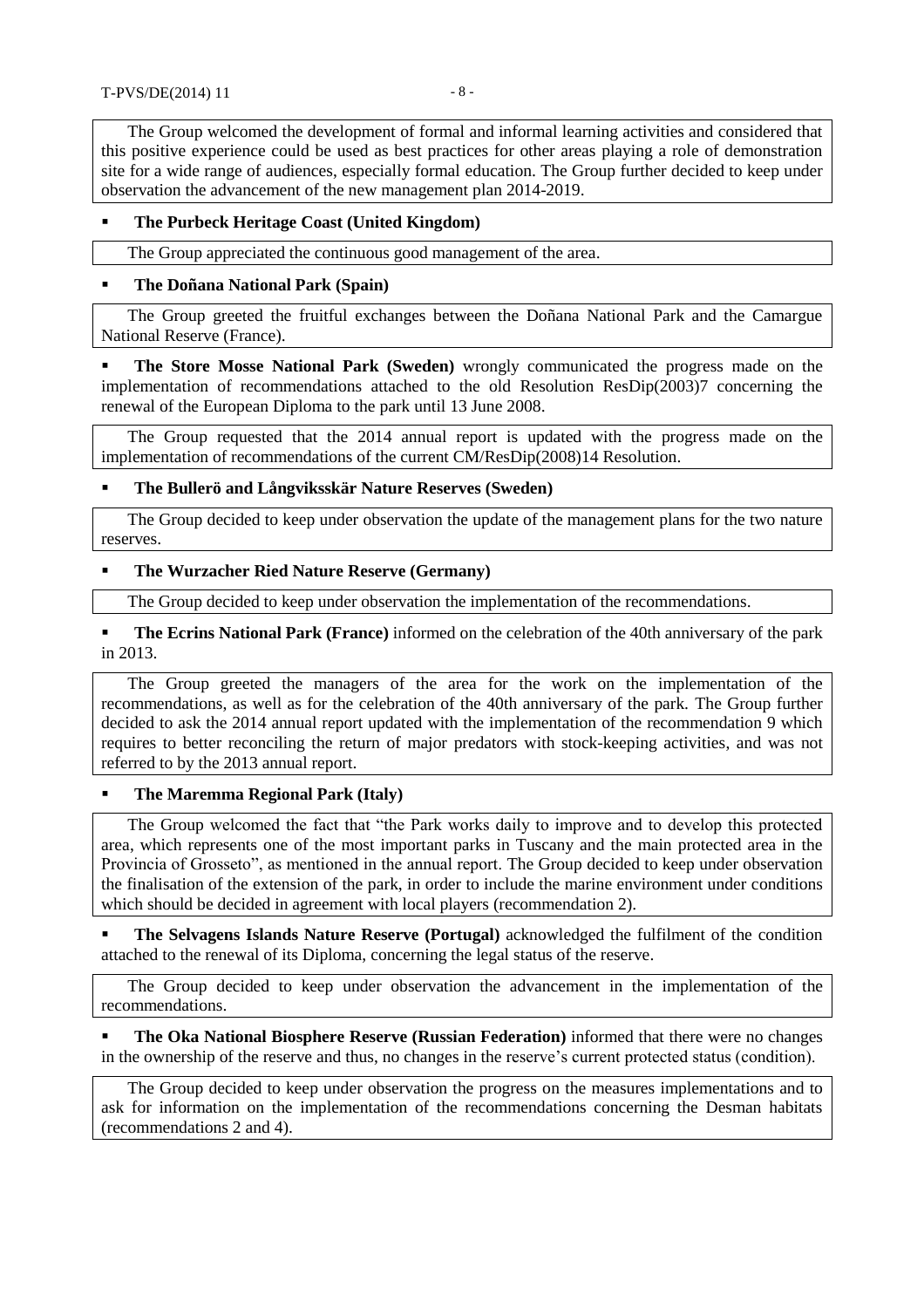## **The Ipolytarnóc Protected Area (Hungary)**

The Group decided to follow the implementation of recommendation 3 concerning the replacement with an underground cable of the power line which runs between the village and the visitor centre.

## **The Szénás Hills Protected Area (Hungary)**

The Group greeted the good information policy for visitors.

## **The Berezinsky State Biosphere Reserve (Belarus)**

The Group welcomed the co-operation with other international bodies, especially to promote the reserve image and to attract additional finances, and also in the framework of international projects.

 **The De Weerribben Nature Reserve (Netherlands)** wrongly communicated the progress made on the implementation of the recommendations attached to the old Resolution ResDip(2005)15 concerning the renewal of the European Diploma to the Reserve until 11 September 2010.

The Group's decision is reported under item 10 of the agenda.

**The Seitseminen National Park (Finland)** does not inform on the implementation of the new master plan, subject of the main condition attached to its renewal Resolution.

The Group decided to ask for more and precise information concerning the implementation of the management plan and the possible need of a new updated management plan (condition). It further decided to ask for information on the results of the management effectiveness evaluations (report on the state of the parks) which should be made at regular five-year intervals (recommendation 1) and on the restoration plans for both mires and forests (recommendation 2).

#### **The Bieszczady National Park (Poland)**

The Group decided to closely follow the final adoption of the protection plan of the Bieszczady National Park for 2011-2030.

 **The Dobročský National Nature Reserve (Slovak Republic)** wrongly refers to the progress made on the implementation of the condition and recommendations attached to the old Resolution CM/ResDip(2008)19. Hopefully, as the two Resolutions attach identical condition and recommendations to the renewal of the European Diploma, the 2013 annual report is not meaningless.

The Group welcomed the developments done and the work for the 100th anniversary of protection of the National Nature Reserve Dobročský prales and the National Nature Reserve Badínsky prales.

#### **The Tsentralno-Chernozemny Biosphere Reserve (Russian Federation)**

The Group greeted the expansion of the "zapovednik"'s territory with the creation of a biosphere range "Steppe" in Kursk area, and the selection of the reserve as one of the 4 pilot territories chosen for the Steppe Project.

**The Danube Delta Biosphere Reserve (Romania)** informed on the progress in the implementation of the recommendations attached to its renewal, more particularly in the financing of new projects. The Secretariat identified as warning the status of the project proposal on the Joint Operational Programme Romania-Ukraine-Republic of Moldova 2007-2013 (recommendation 1) which is still under evaluation, what was already the case in 2012.

The Group encouraged the efforts to move forward with the evaluation of the proposals and to build up the required international co-operation with Republic of Moldova and Ukraine, in order to implement recommendation 1 concerning the process of co-ordinating the ecological management of the delta system. This should be kept under observation.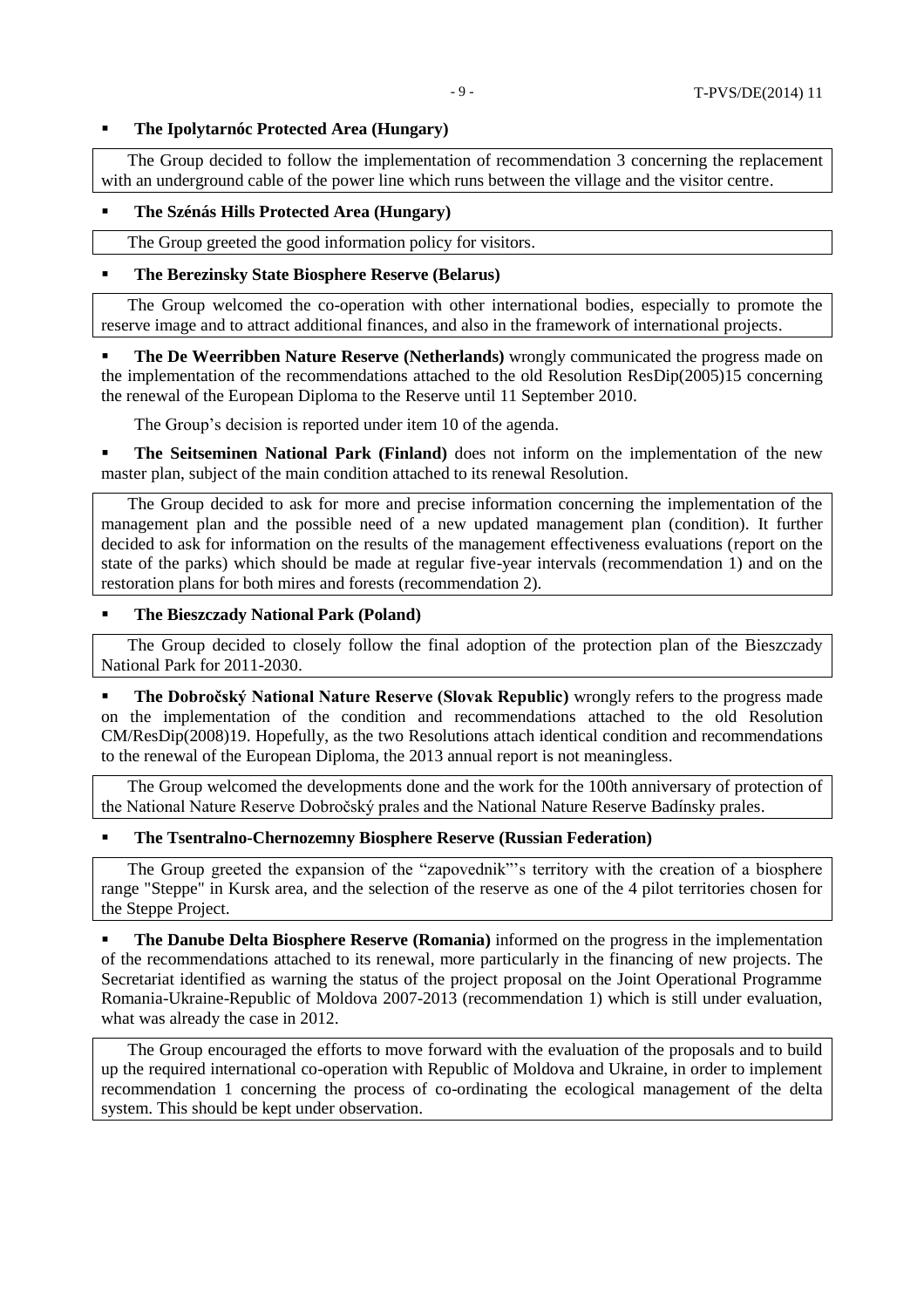The Group acknowledged the efforts deployed by the authorities of the reserve on fund raising (recommendations 10, 11 and 12); the Group further invited them to explore the possibility to reactivate the co-operation with other European Diploma sites which are deltas (Camargue National Reserve (France) and Donana National Park (Spain)) (recommendation 2).

 **The Podyjí National Park (Czech Republic)** informed that the management plan for the period 2010-2019 was already adopted (recommendation 2) and its implementation is in progress.

The Secretariat of the Bern Convention has been informed about the development plans of the Austrian Federal Forests aiming at the construction of a large wind turbines park in Northern Austria in the close vicinity of two National Parks Thayatal (Austria) and Podyji (Czech Republic).

The Group appreciated that the management plan for 2010-2019 was already adopted and that its implementation is in progress. It also greeted the efforts of the working group to reduce the negative impacts on the nature, caused by fishery on the Czech side of the Dyje river.

The Group decided to keep under observation the progress on the negotiations with the owner of hydropower plant Vranov, started in order to ensure ecologically bearable flows under Vranov reservoir (recommendation 1). Additionally, it decided to follow the co-operation with the Thayatal National Park to harmonise the fishing regulations within the two parks (recommendation 4).

The Group further instructed the Secretariat to organise an exceptional visit of an expert to both the Podyji National Park and the bordering Thayatal National Park, in the frame of Article 8 of the Resolution CM/ResDip(2008)1, in order to help identifying the possible negative impact on threatened species and habitats, due to the possible construction of large wind turbines park(s) in Northern Austria, and in addition to evaluate the issue on the fishing regulations within the two parks and the management of the Vranov dam.

**The Thayatal National Park (Austria)** wrongly refered to the progress made on the implementation of the recommendations of the old Resolution CM/ResDip(2008)5. Hopefully, the two Resolutions attach identical recommendations to the renewal of the European Diploma, so the 2013 annual report is not meaningless.

The Secretariat of the Bern Convention has been informed about the development plans of the Austrian Federal Forests aiming at the construction of a large wind turbines park in Northern Austria in the close vicinity of two National Parks Thayatal (Austria) and Podyji (Czech Republic).

The Group appreciated the co-operation between the two parks in the framework of common goals and incited them to go forward and undertake to translate into action the proposed measures of the study on the ecology of the Thaya river and how it is affected by the Vranov Dam operations (recommendation 1).

The Group instructed the Secretariat to organise an exceptional visit of an expert to both Thayatal National Park and the bordering Podyji National Park, in the frame of Article 8 of the Resolution CM/ResDip(2008)1, in order to help identifying the possible negative impact on threatened species and habitats, due to the possible construction of large wind turbines park(s) in Northern Austria, and in addition to evaluate the issue on the fishing regulations within the two parks and the management of the Vranov dam.

#### **The Matsalu National Park (Estonia)**

The Group decided to ask for further information on the implementation of the conditions and the recommendations, more specifically concerning the funds availability for the management of the national park (condition 3) and the possible development of private open land (condition 4). The Group decided to equally ask for details on the support provided to local people within the park's boundaries, in developing activities compatible with the aims of the park (recommendation 2) and on the monitoring of potential external threats from industry, agriculture, tourism and development (recommendation 3).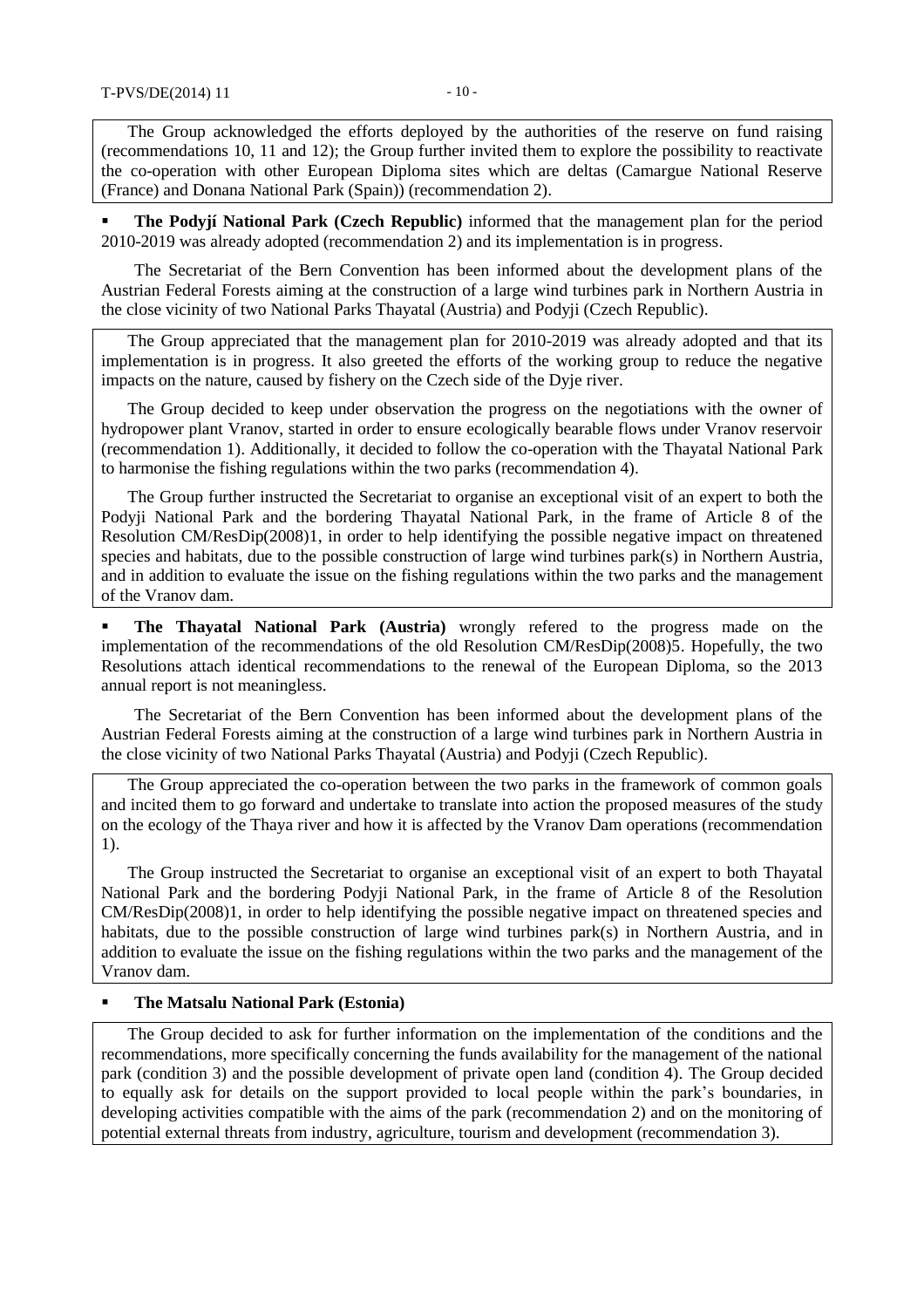#### **The Volcanic Phenomena of the Tihany Peninsula (Hungary)**

The Group welcomed the positive developments and encouraged the authorities in their further implementation of measures.

 **The Naardermeer Nature Reserve (Netherland)** wrongly communicated on the progress made in the implementation of the recommendations of the old Resolution ResDip(2004)12 concerning the award of the European Diploma to the reserve until June 2009.

The Group decided to ask for 2014 annual report updated with the progress on the current CM/ResDip(2009)7 Resolution. The Group urged the authorities to respect the integrity of the open polder area surrounding Naardermeer, as specified in the condition. It further asked that a specific attention be given to the completion of the nature restoration and development around the Naardermeer core area, to the finalisation of the Naardermeer recovery plan (recommendation 3), and to the regional planning processes which should avoid further habitat fragmentation in the corridor landscapes (recommendation 4).

 **The Central Balkan National Park (Bulgaria)** informed on the creation and the work of the Public Advisory Council for Central Balkan National Park (condition 3) and on the management of the mountain pastures in the Park (recommendation 3).

The Group's decision is reported under item 6 of the agenda.

#### **9. Diploma holding areas in need of particular attention - discussion by the Group**

*Relevant document: T-PVS/DE(2014) 5*

The Group debated the situation of the following areas identified as requiring special attention:

 The **authorities of the Lüneburg Heath Nature Reserve (Germany)** asked for the assistance of the Council of Europe and its representatives in finding solutions to the threats pending over the area.

The issues identified concern the Volkwardingen Wind Park project, planned only 1-2 km east of the reserve boundary and its possible negative impact on the area; the ground water extraction for irrigation due to recent agricultural developments within the reserve and its direct neighbourhood; and the funding problems faced by the area.

The annual report informs about a current discussion in Germany, over the possibility to eliminate heath land from the list of agricultural lands that benefit from EU agricultural subsidies under the Common Agricultural Policy (CAP). The reserve's authorities expressed their strong concern that if such a decision was adopted, they would face even more serious financial problems.

The Group decided to ask that the 2014 annual report is updated with more specific information on the implementation of recommendations. After debating the possible actions to be taken and assistance to be provided, the Group instructed the Secretariat to contact the German authorities advising them to carefully assess the possible negative impact of the planned Wind Park development project and encouraging them to find a solution to the funding issue. The Group further instructed the Secretariat to write to the European Union on the funding concerns.

 Regarding the **Abruzzo, Lazio and Molise National Park (Italy)**, the Group already stressed in 2013 the difficulties encountered for the adoption of the new management plan.

The issues identified concern the difficulty to adopt the management plan; the redefinition of the zones of the park where the livestock farming would be prohibited; the lack of reference to the regulations on hunting, taking into account the need to minimise disturbance to bears during the 2014 autumn hunting season; and the lack of progress with regards to the recommendations to substantially increase human and financial resources for the park.

Mr Dario Febbo, director of the national park, presented the annual report for 2013 and answered members' questions. He mentioned a letter addressed by the Ministry of the environment to the Council of Europe, informing on the advancements on the adoption of the management plan, the creation of the buffer zone and the implementation of the action plan (PATOM) for the protection of the Marsican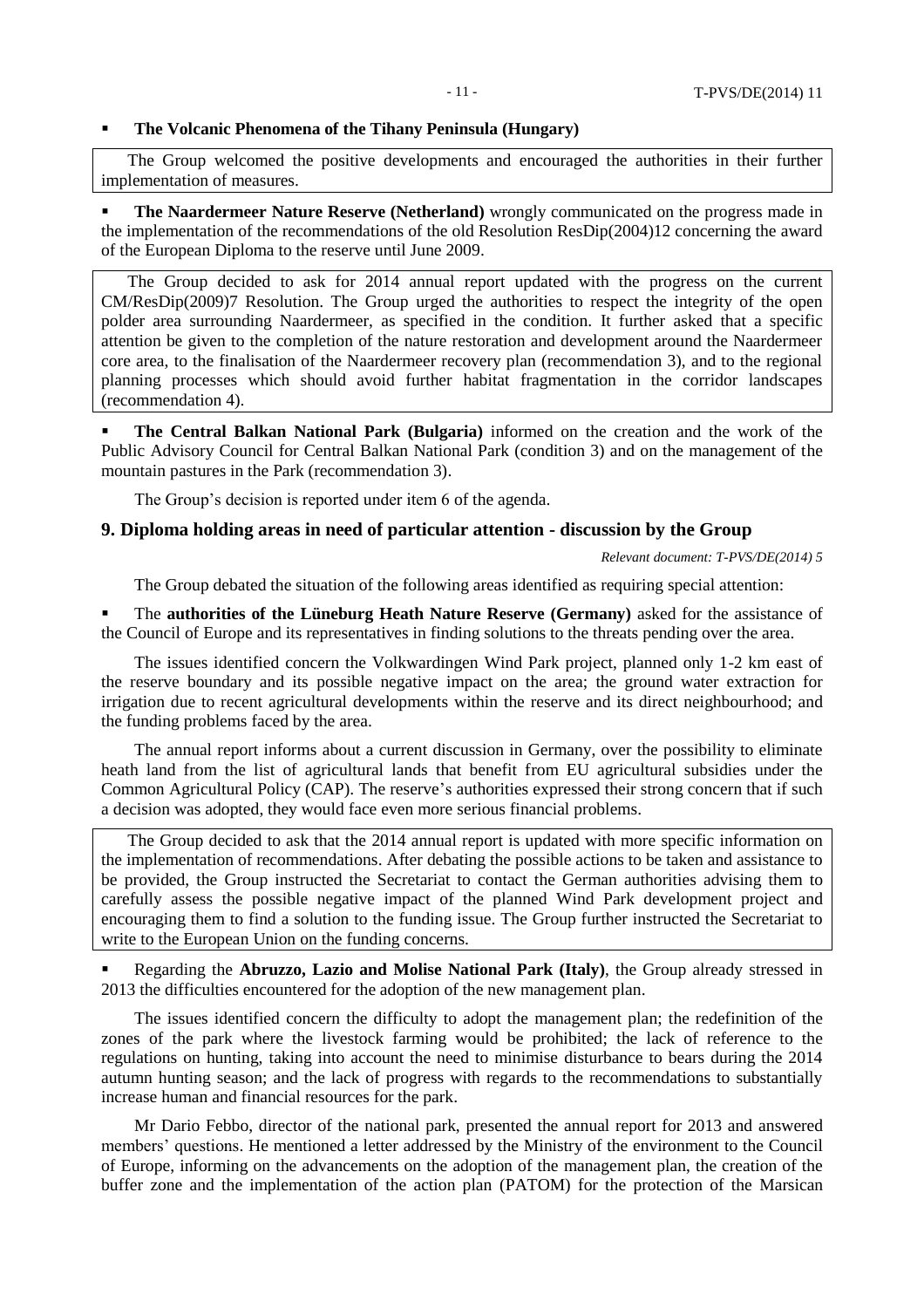brown bear. Nevertheless, Mr Febbo deplored a new Italian law that enables the local interests to increase against the interests of the natural parks and mentioned the new contract for forests and pasture based on which the shepherds want to go more closely to the park population of chamois.

The Group decided to follow the adoption of the management plan, the progress on the regulations on hunting, the redefinition of the zones where the livestock farming is prohibited and the protection of the population of Chamois. The Group instructed the Secretariat to send a letter to the Italian authorities to encourage them to deploy additional efforts for a successful mediation between all relevant stakeholders in view of solving the identified issues.

 The authorities of the **Siebengebirge Nature Reserve (Germany)** have not sent the annual report for 2013, but provided information on the request of the Secretariat.

The issue identified is linked to the warning received by the Secretariat about the construction of a large retail shopping centre in the immediate proximity of reserve and of the possible negative environmental impact. There are certain problems the municipal administration recognises and debates, as if the location complies with the guidelines of sustainable area development.

On the other hand, the area's authorities reported that there is progress with the management plan of the area which should be adopted in 2014.

The Group appreciated the continuous good management of the area and decided to follow the adoption of the management plan and to keep under observation the developments on the retail shopping centre and the possible problems occurring for the reserve from its proximity. The Group instructed the Secretariat to send a letter to the German authorities advising them to carefully assess the possible negative impact of the planned construction of a Factory Outlet Centre in the proximity of the reserve.

## **Fair Isle National Scenic Area (United Kingdom)**

The main issue identified concerns the difficulty encountered, despite all the efforts deployed, to involve the main stakeholders in the establishment of a new protected marine area in conformity with the Fair Isle Marine Action Plan (FIMP), which has been called for in successive diploma renewals.

However, the Fair Isle Community and the National Trust for Scotland are very keen in retaining the European Diploma, and the Shetland Marine Spatial Planning Advisory Group had produced a draft Shetland Marine Spatial Plan that includes the proposed Fair Isle Marine Protected Area.

The Group decided to keep under observation the advancement of consultations with the stakeholders and the progress on the establishment of the Marine Protected Area. The Group further instructed the Secretariat to send a letter to the Scottish authorities to encourage them to find a solution in cooperation with the stakeholders, and to propose the exceptional visit of an expert on the site with the mandate of mediation, if needed.

 Regarding the **Bialowieźa National Park (Poland)**, the Group stressed the suspension in 2007 of the award due to the non-completion of the procedure for adopting the management plan.

The issue identified concerns the delay in the adoption of the management plan. According to the most recent information provided, the plan would be available for new public consultations and should be approved by the Minister of the Environment during 2014. On the other hand, progress has been made on the implementation of the second condition and of the seven recommendations.

The Group appreciated the developments done and decided to keep under observation the progress on the adoption of the new management plan. It instructed the Secretariat to send a letter to the Polish authorities to encourage them to adopt the management plan. The Group will discuss again the issue at its next meeting in 2015 and if the management plan is adopted in 2014, it will decide whether an on-thespot visit of an expert should be organised to carry out a fresh appraisal for the renewal of the European Diploma.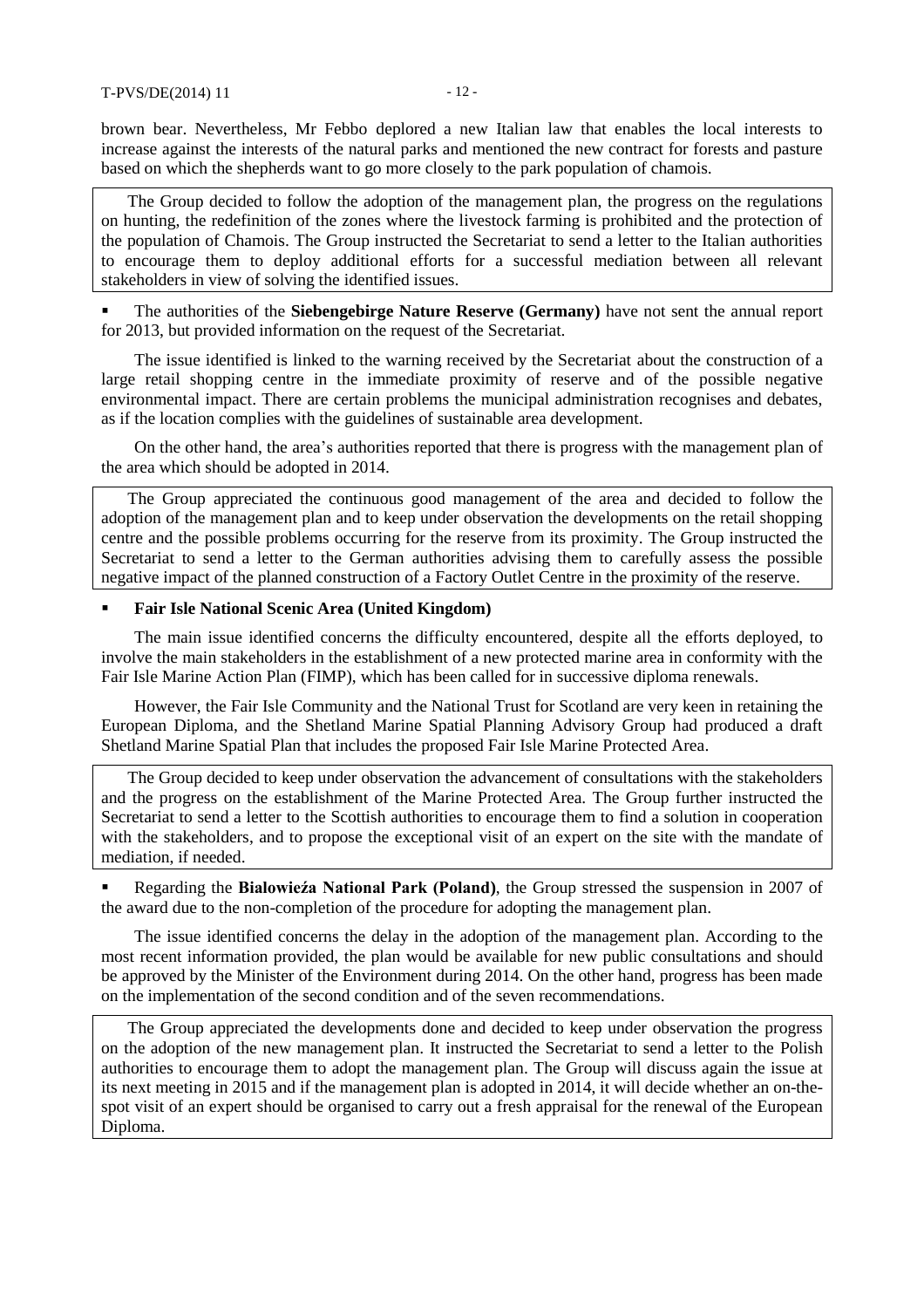#### **De Oostvaardersplassen Nature Reserve (Netherlands)**

The issue identified concern the development in Flevoland which continues, with the expansion of Lelystad airport. A letter was sent by the authorities of the reserve to the Public Consultation Centre asking them to conduct a very careful examination and reconsideration of the proposed departure routes that would pass directly over the reserve.

The Group decided to request further information on the implementation of the condition and recommendations and to closely follow the expansion of Lelystad airport and its consequences on the reserve. The Group further instructed the Secretariat to send a letter to the Dutch authorities advising them to carefully assess the possible negative impact of the planned expansion of Lelystad airport.

 Regarding the **Poloniny National Park (Slovak Republic)**, the Group discussed at its meeting in 2013 the report of the expert visit in 2012 and drafted an opinion for the attention of both the Slovak authorities and the Standing Committee to the Bern Convention.

The issues identified concern the long-term absence of a management plan for the park and the need to strengthen the legal capacity of the park administration to manage the area. However, there is encouraging progress on the implementation of the conditions and recommendations.

Mr Michal Adamec, representative of the Slovak authorities, thanked the Council of Europe for its support and underlined that the expert visit was a trigger to start pilot projects and to go further with the implementation of the management plan. He presented the current advancements on the implementation of the conditions and recommendations and answered members' questions. During the discussion, the difficulty to manage and monitor a small protected area was pointed out.

The Group decided to closely follow the adoption of the new management plan and the implementation of the conditions and recommendations. The Group instructed the Secretariat to send a letter to the Slovak authorities emphasising the need to implement the conditions and recommendations of the resolution on the renewal of the Diploma and appreciating the work of the management authorities of the area.

No annual report has been received for the **Scandola Nature Reserve (France)**

In 2012, the Secretariat received a message from the authorities of the reserve informing about risks of negative impact and potential pollution by hydrocarbons due to a possible oil drilling exploitation in the Mediterranean Sea around the reserve of Scandola and other national parks. There are neither news on the implementation of the new management plan, nor on the extension of the marine part of the reserve, reported in 2012 as well progressing.

The Group decided to keep under observation the implementation of the new management plan and the extension of the marine part of the reserve. The Group further instructed the Secretariat to send a letter to the French authorities to propose an exceptional visit of an expert on the site to evaluate the difficulties faced by the reserve, if needed.

During the debate, the Group was several times invited to coordinate, when applicable, with IUCN, UNESCO World Heritage Centre and Ramsar for the evaluation of the protected areas.

## **10. On-the-spot appraisal in 2014 in view of the renewal of the European Diploma in 2015**

#### **De Weerribben Nature Reserve (Netherlands)**

The Secretariat informed the Group that there was only one renewal visit to be carried out in 2014 with a view to the possible renewal of the European Diploma in 2015 and that was to De Weerribben De Wieden Nature Reserves in Netherlands.

The Group instructed the Secretariat to organise the on-the-spot visit of an expert, in the frame of Article 9 of Resolution on the revised regulations for European Diploma for Protected Areas, and asked that particular attention be paid to the implementation of the joint management plan within the framework of the national park (subject of the condition).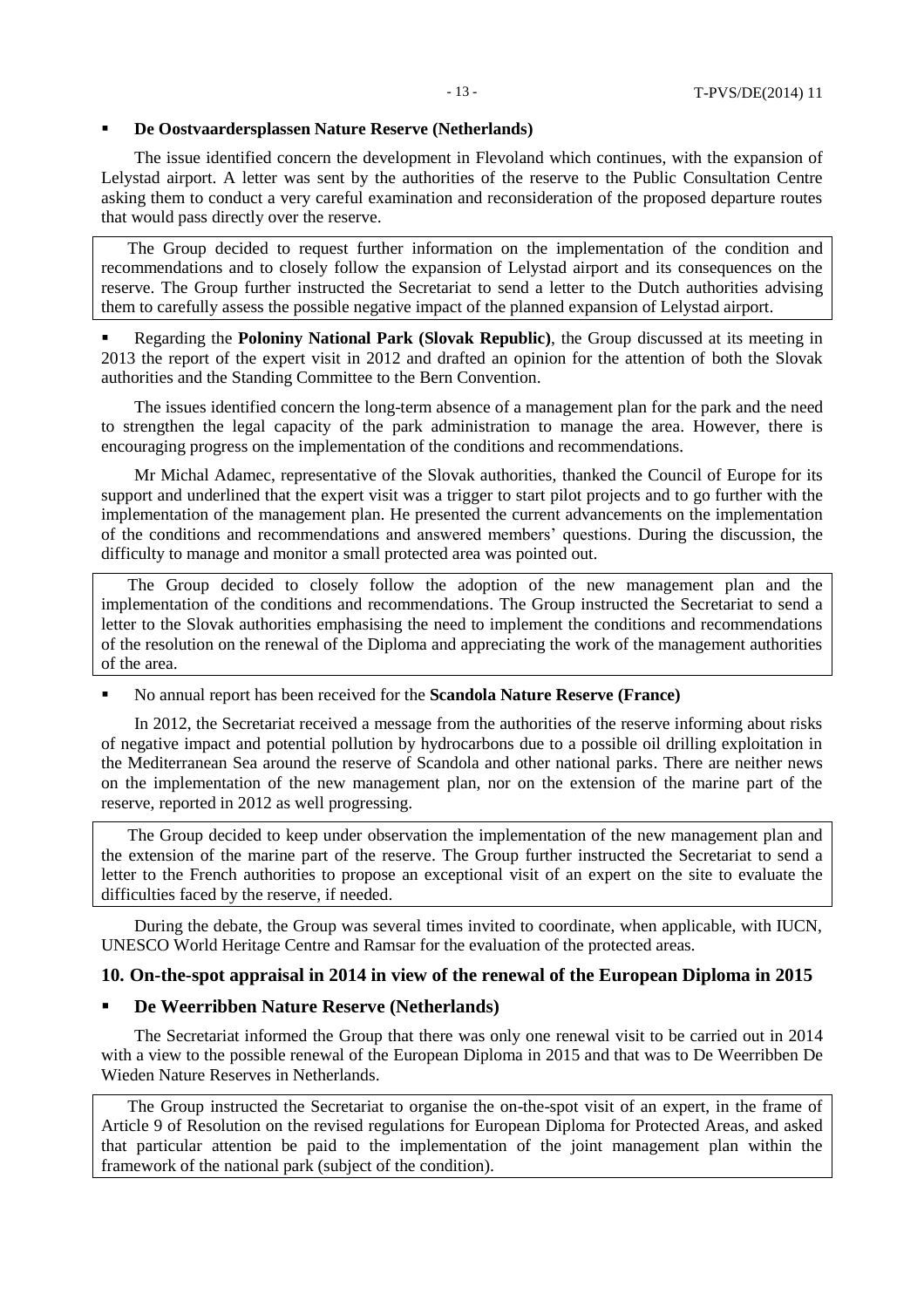#### *Relevant document: T-PVS/DE(2014) 7*

The Secretariat reminded the background of this item, debated first in 2013. The current model form being very lengthy and time-consuming, it creates important delays in the submission of the reports and most importantly a low reporting rate. Very often, the most important part of the form (on the conditions and recommendations of the last Resolution for the award or the renewal of the Diploma) is not filled in, which creates great difficulties for the Secretariat and the Group to correctly analyse the reports.

The changes proposed are therefore developed in view of improving the consistency of reporting across the Diploma holding areas and across years, as well as increasing the reporting ratio. The final objective of the revision of the reporting form model is an enhanced and informed decision-making by the Group of Specialists.

A first proposal for the revision of the form was made by the former Chair of the Group and was discussed by the Group of Specialists in 2013. The Group agreed to make a trial of the new shorter form for the annual reports proposed in 2013, although it agreed that it was more reasonable to use the new short form every year, except the year prior to a decision on the renewal of the European Diploma. However, the Secretariat informed that for the 2013 reporting exercise, it was impossible to use the new form, even on trial basis, as every change would have to first be agreed by the Committee of Ministers of the Council of Europe.

The Secretariat further informed that a new on-line reporting system (ORS) is under discussion for all the Bern Convention reporting obligations by its Contracting Parties. The ORS enables a more userfriendly reporting and reduces the inconvenience on those responsible for reporting, allowing storing and sharing data. The adoption of the new reporting tool is foreseen to be implemented during 2014, therefore the timing for changing the reporting form model for the European Diploma is appropriate.

The Secretariat presented a new draft form for the annual report, which combines the proposed short pro forma model from 2013 and the currently used form. The new proposal, included in Appendix C to the document T-PVS/DE(2014)7, further takes into account the facilities provided by the new ORS.

In the light of the discussions of the Group on the annual reports submitted in the last years, the need for revising the model form appeared as largely accepted among the Group's members. Some minor changes to the new draft form were proposed by the members.

The Group instructed the Secretariat to send the new draft model form for the submission of annual reports by the Diploma holding areas to the Committee of Ministers for formal adoption. It agreed that the on-line reporting system (ORS) seems user-friendly and would decrease the area managers' inconvenience, and encouraged its use already in 2014 if the conditions for its practical implementation are met.

#### **12. Celebration of the 50th anniversary of the European Diploma**

The Secretariat informed the Group on the progress made on the preparations for the celebration of the 50<sup>th</sup> anniversary of the European Diploma. The celebrations will be organised on three different levels:

- 1. One European event gathering the Diploma holding areas' managers;
- 2. National events, visibility actions, publications, etc., organised directly by the Diploma holding areas;
- 3. One publication presenting the European Diploma, its mechanism and the Diploma holding areas.

Regarding the meeting at European level, the Secretariat proposed the date of 22 May 2015, thus aiming to combine the celebrations for the  $50<sup>th</sup>$  anniversary to the International Biodiversity Day. The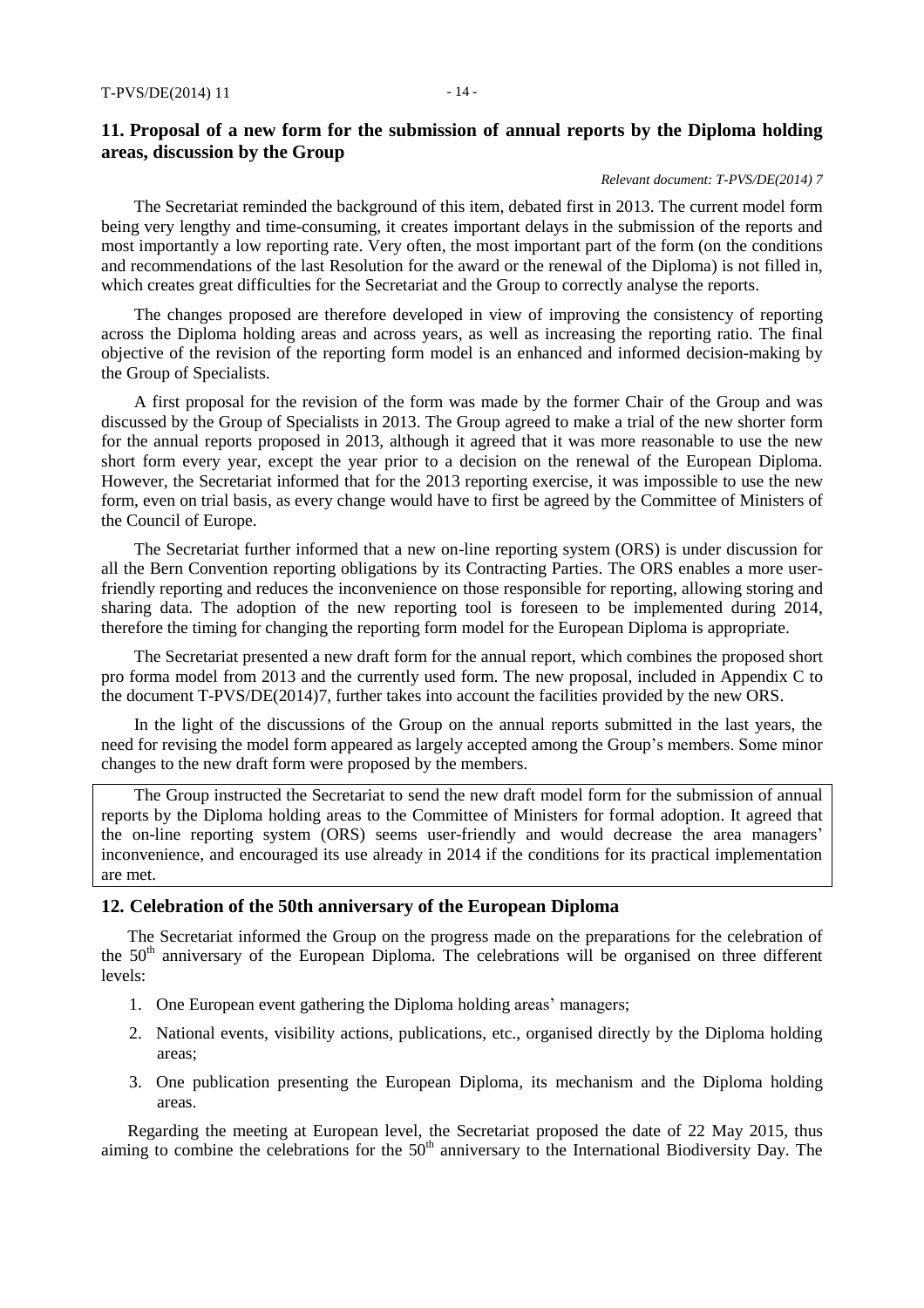area hosting the event is the Regional Park of Migliarino, San Rossore and Massaciuccoli in Italy (Tuscany) and the thematic for the anniversary is still to be considered.

The Secretariat also informed that it will further invite all Diploma holding areas to organise national and/or local event(s) on the occasion of the anniversary. The Secretariat of the Bern Convention as well as members of the Group of Specialists can be present at some of these meetings. The Diploma holding areas will be invited to prepare visibility materials in their local languages, presenting the area itself and the European Diploma mechanism.

The dedicated publication will present the European Diploma system and monitoring mechanism, including a short presentation of all Diploma holding areas. The publication could also present some success stories of the Diploma in the form of case studies.

The Group debated the proposals and activities planned and the following additional ideas have been shared:

- Edit a celebration logo of the European Diploma, specially dedicated to the  $50<sup>th</sup>$  anniversary;
- Prepare a slogan for the anniversary, to be used for all national and European events organised to mark the celebration;
- Prepare a template for a poster, which could be communicated to all Diploma holding areas, where the area itself could be presented together with the logo and slogan of the  $50<sup>th</sup>$  anniversary;
- Contact the Diploma holding areas' managers and invite them to contribute to the preparations of the European event with ideas for the thematic topics they wish to be discussed.

The Group appreciated the work already achieved on the preparation of the celebrations for the  $50<sup>th</sup>$ anniversary and instructed the Secretariat to continue the organisation of the celebrations in line with the proposals of the Group.

## **13. Date of the next meeting**

The Secretariat would notify members of the dates of the next meeting, to be held in 2014, in due course.

#### **14. Other business**

None

## **15. Closure**

The Chair thanked the members of the Group, the experts and the representatives of the areas for their contribution during the meeting. The Chair also thanked the Secretariat for the work in the preparation of the meeting and of all the needed documents.

The meeting was declared closed by the Chair.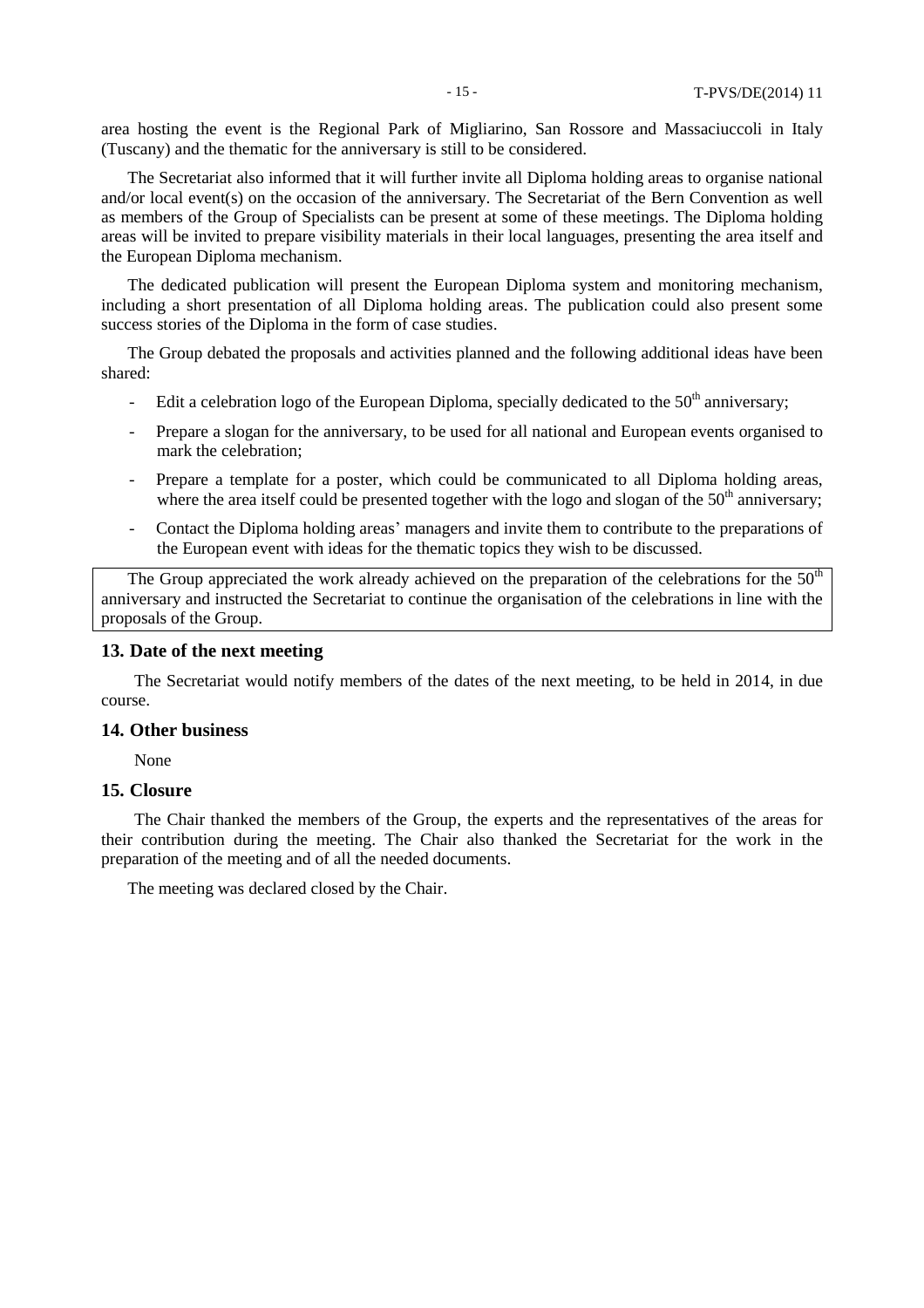# **Appendix I – List of participants**

#### **SPECIALISTS / SPECIALISTES**

## **ESTONIA/ESTONIE**

Mr Aleksei LOTMAN Matsalu, Lihula vald, Läänemaa, 90102 Eesti Estonia E-mail [: alexlotman@gmail.com](mailto:alexlotman@gmail.com)

# **NETHERLANDS/PAYS-BAS**

Mr Jan Willem SNEEP Laan van Meerdervoort 1030 2564 AW The Hague The Netherlands E-mail [: jwsneep@live.nl](mailto:jwsneep@live.nl)

# **PORTUGAL**

Ms. Ana RAINHO Head of the Division of Biodiversity Conservation at ICNF Instituto da Conservação da Natureza e das Florestas, IP Divisão de Conservação da Biodiversidade Avenida da República, n.º 16 a 16B 1050-191 Lisboa Portugal E-mail [: Ana.Rainho@icnf.pt](mailto:Ana.Rainho@icnf.pt)

## **SLOVENIA/SLOVENIE**

Mr Peter SKOBERNE **(Chair)** v. d. direktor/acting director Ljubljanska cesta 27 4260 Bled Slovenia E-mail [: peter.skoberne@tnp.gov.si](mailto:peter.skoberne@tnp.gov.si)

## **TURKEY/TURQUIE**

Ms Burcu BURSALI Ministery of Forestry and Water Affairs General Directorate of Nature Conservation and National Parks Orman ve Su İşleri Bakanlığı Sögütözü 14/E Ankara Turkey E-mail: [burcubursali@ormansu.gov.tr](mailto:burcubursali@ormansu.gov.tr)

#### **UKRAINE**

Mr Igor IVANENKO Deputy Head of the State Agency for Protected Areas Ministry of Environmental Protection of Ukraine Building 35, Uritskogo street 03035 Kyiv Ukraine E-mail: [ecoland@menr.gov.ua](mailto:ecoland@menr.gov.ua)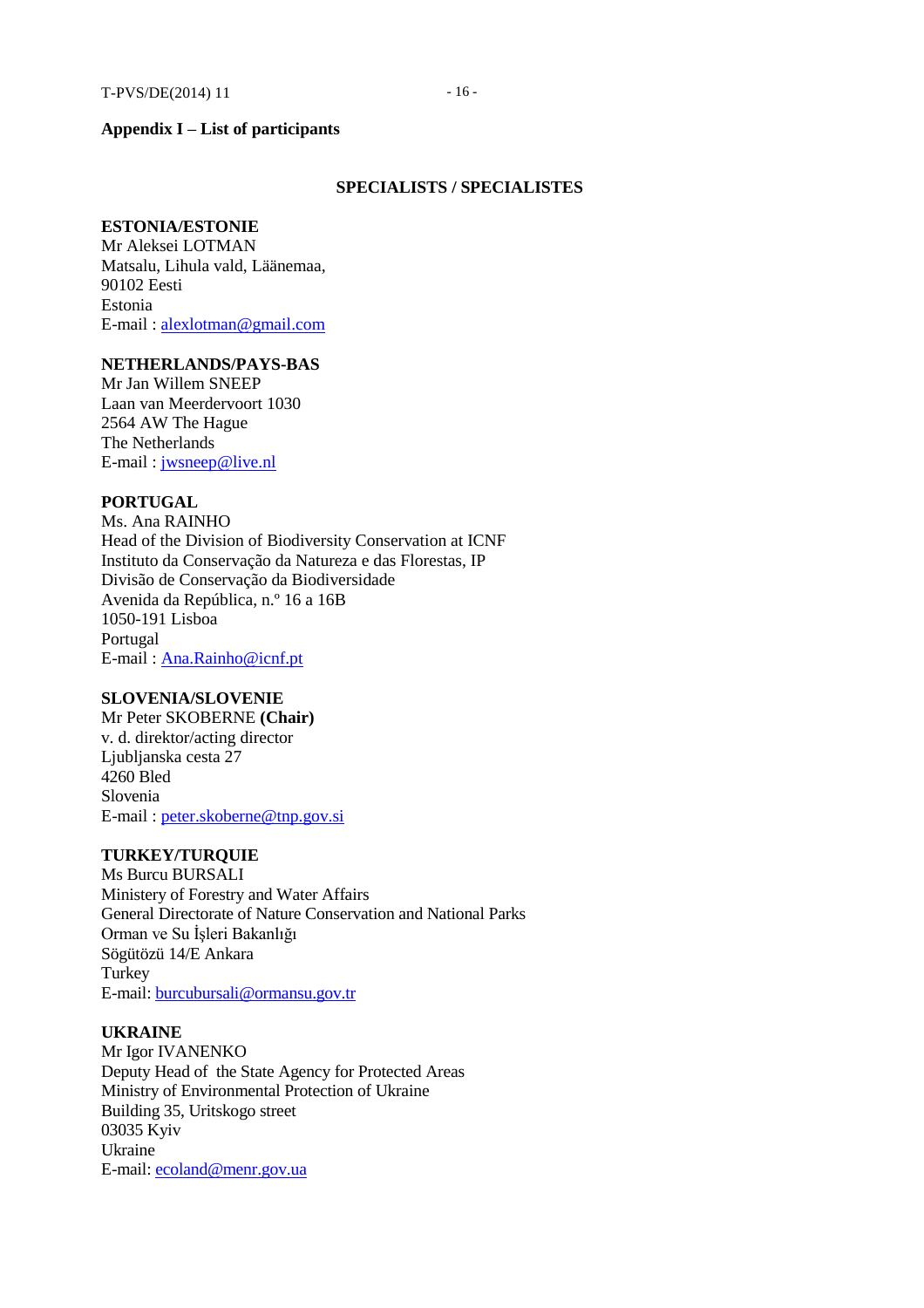#### **CONSULTANTS/EXPERTS**

Mr Robert BRUNNER Kirchengasse 39/13 1070 Wien Austria E-mail : [rbw748@gmail.com](mailto:rbw748@gmail.com)

Mr Pierre GALLAND Consultant en Environnement et Développement, Chesaulx 6 2035 Corcelles Switzerland Tel: +41 32 725 54 57 Fax: +41 32 731 01 93 E-mail: [pierre.galland@bluewin.ch](mailto:pierre.galland@bluewin.ch)

Mr Hervé LETHIER EMC²I, Le Belvédère, Chemin de l'Observatoire, 1264 Saint Cergue Switzerland Tel: +41 (22) 360 12 34 E-mail: herve.lethier@wanadoo.fr

Mr Joe SULTANA Director, Gaulos Foundation for Nature, Dar ta' Gajdoru, 3 Gajdoru Street, Xaghra, GOZO SRA 104 Malta Tel : +356 21561 267 Fax: +356 21565 671 E-mail: [joesultana@maltanet.net](mailto:joesultana@maltanet.net)

# **REPRESENTATIVES OF THE DIPLOMA HOLDING AREAS / REPRESENTANTS DES ZONES DIPLOMEES**

**ITALY**

Mr Dario FEBBO Ente Autonomo Parco Nazionale d'Abruzzo, Lazio e Molise, Viale Santa Lucia, 67032 Pescasseroli Italy

**GEORGIA** Mr Rati JAPARIDZE Chairman of the Agency of Protected Areas of Georgia G. Gulua Str. 6 Tbilisi Georgia E-mail : [rjaparidze@apa.gov.ge](mailto:rjaparidze@apa.gov.ge) ; [ratijaparidze@gmail.com](mailto:ratijaparidze@gmail.com)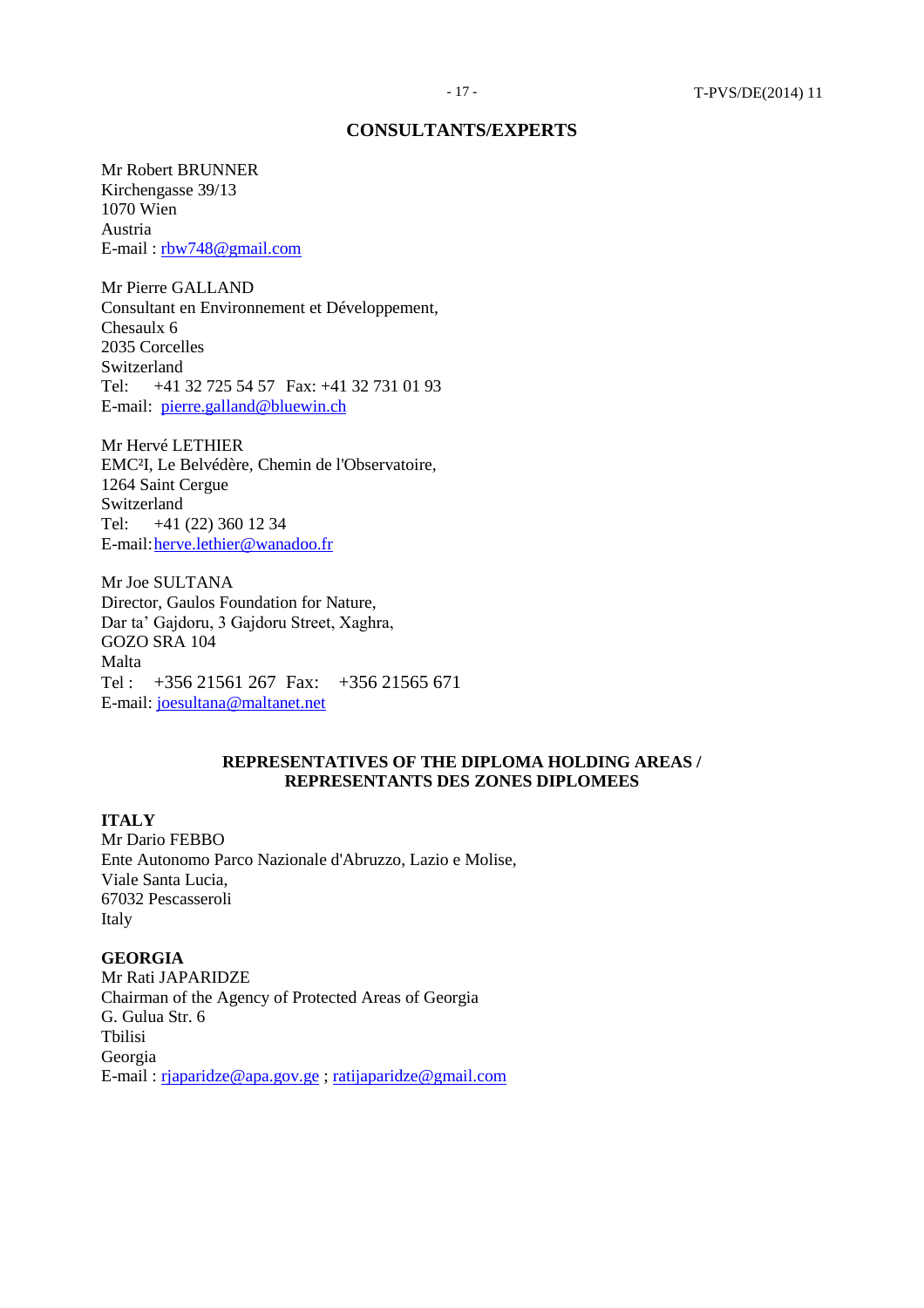## **SLOVAK REPUBLIC**

Mr Michal ADAMEC ŠOP SR - State Nature Conservancy of SR Tajovskeho 28B 974 01 Banská Bystrica Slovak Republic E-mail : [michal.adamec@sopsr.sk](mailto:michal.adamec@sopsr.sk)

# **UKRAINE**

Mr Volodymyr MALTSEV Senior Researcher Karadag Nature Reserve National Academy of Sciences of Ukraine E-mail : [vimaltsev@i.ua](mailto:vimaltsev@i.ua)

## **OTHERS / AUTRES**

## **PERMANENT MISSION OF UKRAINE TO THE COUNCIL OF EUROPE**

Mr. Oleksandr KULIKOVSKYI Deputy to the Permanent Representative of Ukraine

#### **SECRETARIAT**

DIRECTORATE OF DEMOCRATIC GOVERNANCE/ DIRECTION DE LA GOUVERNANCE DEMOCRATIQUE Biodiversity Unit / Unité de la biodiversité Fax: +33 (0)3 88 41 37 51

Mr Eladio FERNANDEZ-GALIANO Tel: +33 (0)3 88 41 22 59 E-mail[:eladio.fernandez-galiano@coe.int](mailto:eladio.fernandez-galiano@coe.int)

Ms Iva OBRETENOVA Tel: +33 (0)3 90 21 58 81 E-mail: [iva.obretenova@coe.int](mailto:iva.obretenova@coe.int)

Ms Tatiana STATE MASSON Tel: + 33 (0)3 90 21 43 98 E-mail: [tatiana.state-masson@coe.int](mailto:tatiana.state-masson@coe.int)

Ms Tania BRAULIO Tel: +33 (0)3 88 41 23 02 E-mail[:tania.braulio@coe.int](mailto:tania.braulio@coe.int)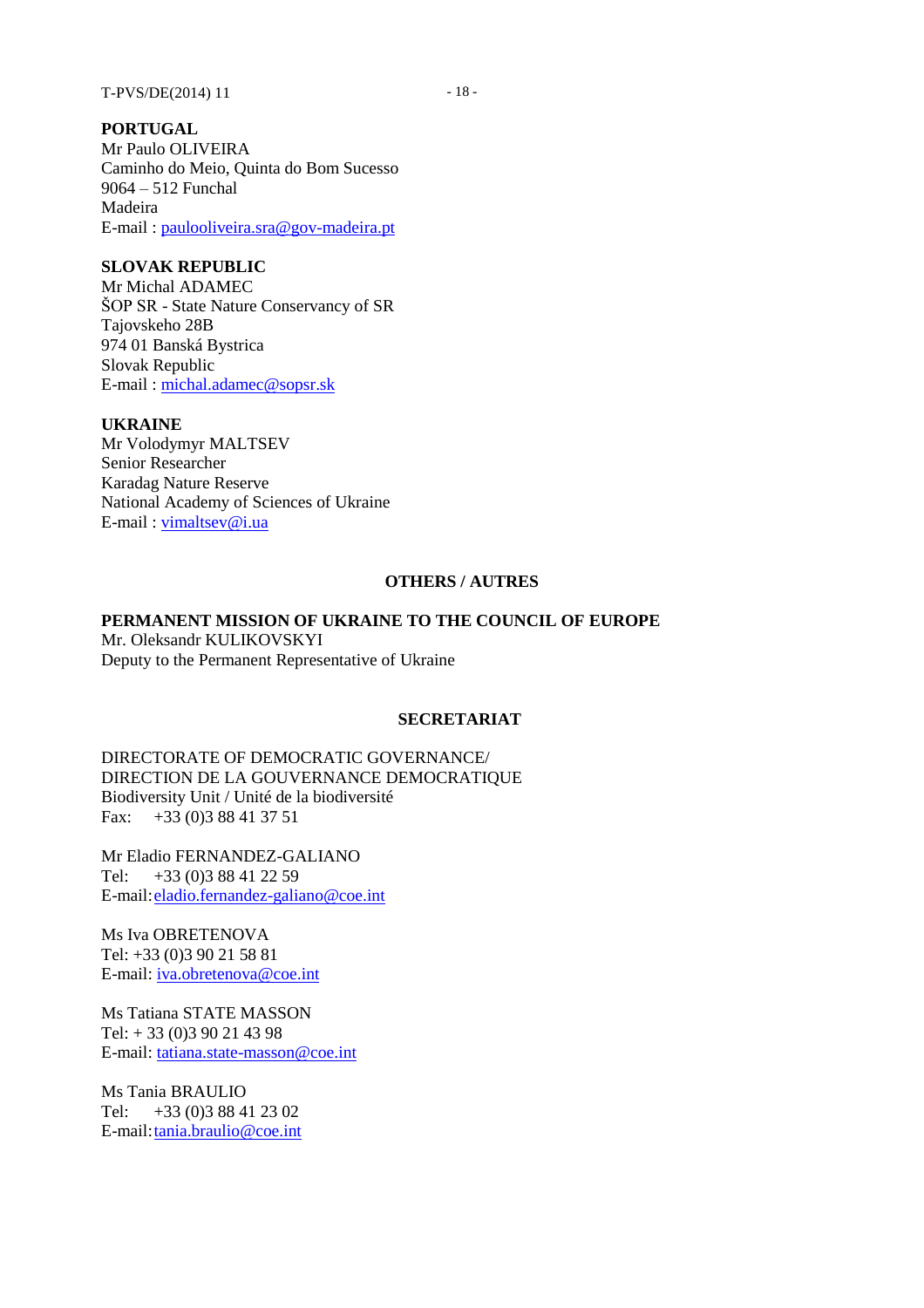## **Appendix II – Agenda**

# **Monday 24 March 2014**

## **09h30-09h50 Welcome and opening**

1. Opening of the meeting by the Chair of the Group Mr Peter Skoberne (Slovenia) and Mr Eladio Fernandez-Galiano, Head of the Democratic Initiatives Department

2. Adoption of the agenda

#### **[Document T-PVS/DE (2014) 1]**

3. General information on activities of the Bern Convention presenting an interest for the work of the Group

4. Short presentation by the Chair of the minutes of the meeting of the Group in 2013 and report on actions undertaken during the last year

**[Document T-PVS/DE (2013) 10]**

#### **09h50-10h50 Applications for the award of the European Diploma: results of the appraisals**

5. Applications for the award of the European Diploma: results of the on-the-spot appraisals, discussion and proposals to the Committee of Ministers of the Council of Europe:

Desertas Nature Reserve (Portugal), *Mr Joe Sultana*

**[Document T-PVS/DE (2013) 4] [Document T-PVS/DE (2014) 3] [Document T-PVS/DE (2014) 6]**

Karadag Nature Reserve (Ukraine), *Mr Hervé Lethier*

**[Document T-PVS/DE (2013) 7] [Document T-PVS/DE (2014) 2] [Document T-PVS/DE (2014) 6] [Document T-PVS/DE (2014) 9]**

#### **10h50-11h10 Coffee break**

#### **11h10-11h40 Renewal of the European Diploma in 2013: results of the appraisals**

6. Renewal of the European Diploma: results of the on-the-spot appraisal, discussion and proposals to the Committee of Ministers of the Council of Europe:

Central Balkan National Park (Bulgaria), *Mr Pierre Galland*

**[Document T-PVS/DE (2014) 4] [Document T-PVS/DE (2014) 6]**

#### **11h40-12h00 New applications for the award of the European Diploma**

7. Information on new application to be received in 2014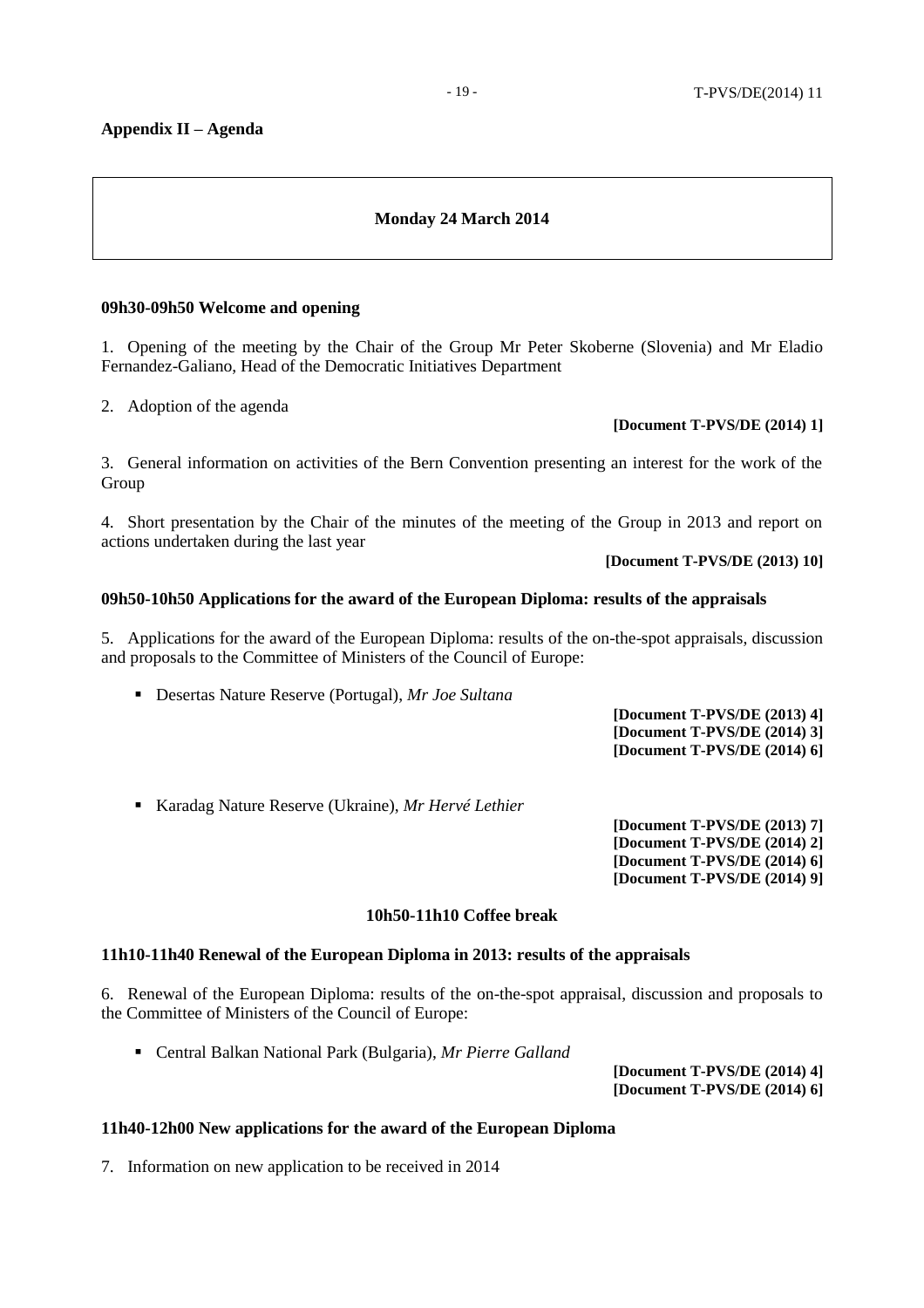Vashlovani Protected Areas (Georgia), *Mr Rati Japaridze*

## **12h00-12h30 Annual reports 2013**

8. Annual reports: presentation of the overall analysis by the Secretariat

**[Document T-PVS/DE (2014) 5]**

**[Document T-PVS/DE (2014) 8]**

#### **12h30-14h00 Lunch break**

## **14h00-15h30 Annual reports 2013 (continued)**

9. Diploma holding areas in need of particular attention - discussion by the Group

**[Document T-PVS/DE (2014) 5]**

## **15h30-15h40 Planned on-the-spot appraisals in 2014**

10. On-the-spot appraisal in 2014 in view of the renewal of the European Diploma in 2015: De Weerribben Nature Reserve (Netherlands)

## **15h40-16h00 Draft new form for the submission of annual reports**

11. Proposal of a new form for the submission of annual reports by the Diploma holding areas, discussion by the Group

**[Document T-PVS/DE (2014) 7]**

## **16h00-16h20 Coffee break**

# **16h20-17h15 Celebration of the 50th anniversary of the European Diploma**

12. Exchange of views on the format of the Ceremony and its headline

# **17h15-17h30 Other business and closure of the meeting**

- 13. Date of the next meeting
- 14. Other business
- 15. Closure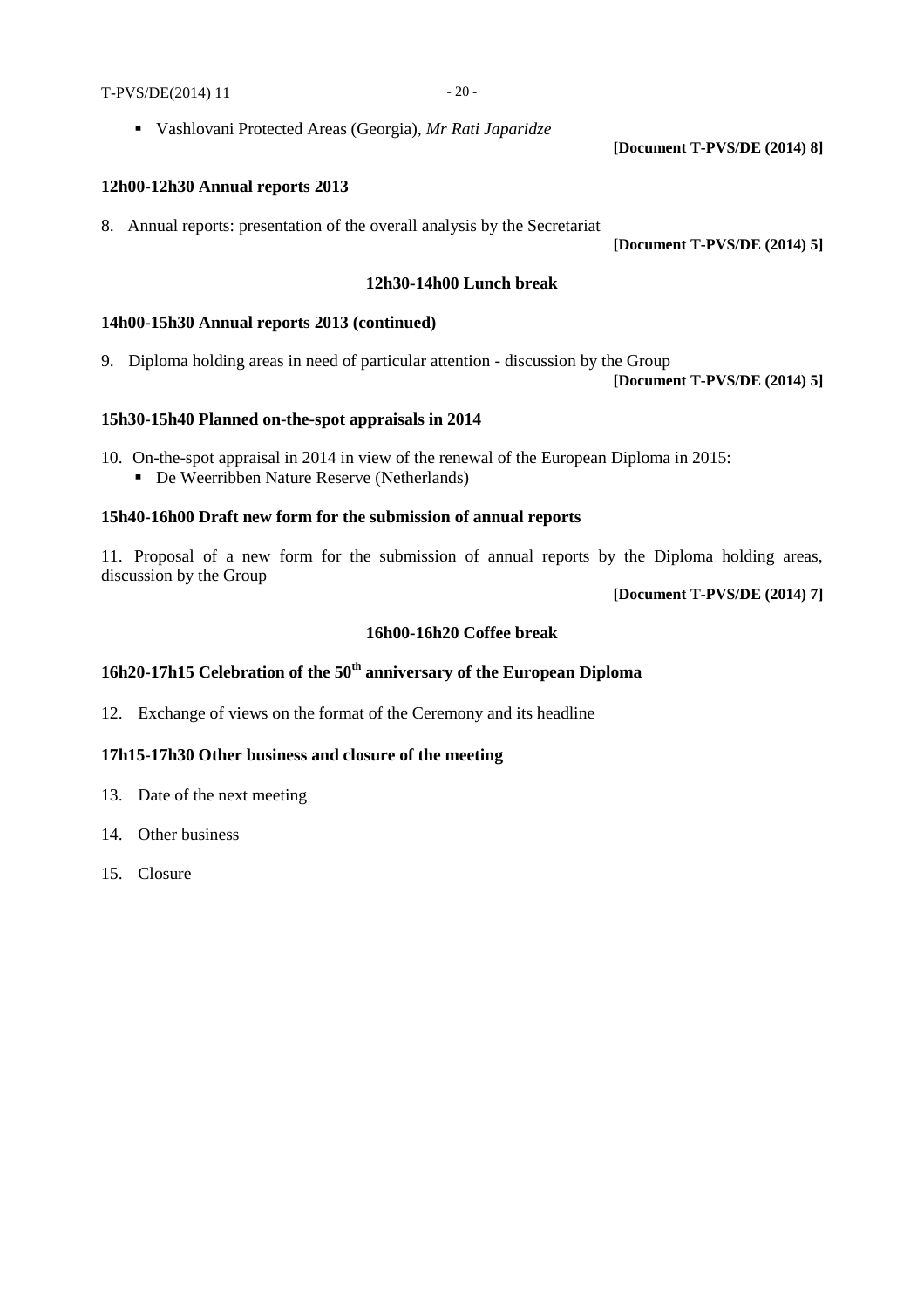#### **Appendix III – Draft Resolutions for the award of the ED in 2014**

# **Draft Resolution CM/ResDip(2014) … on the award of the European Diploma for Protected Areas to the Desertas Nature Reserve (Portugal)**

*(Adopted by the Committee of Ministers on … 2014 at the … meeting of the Ministers' Deputies)*

The Committee of Ministers, under the terms of Article 15.*a* of the Statute of the Council of Europe,

Having regard to Resolution (65) 6 instituting the European Diploma for certain protected landscapes, reserves and natural features, as amended by Resolution CM/ResDip(2008)1 on the revised regulations for the European Diploma for Protected Areas;

Taking into consideration the expert's report presented at the meeting of the Group of Specialists on the European Diploma for Protected Areas on 24 March 2014;

Having regard to the proposals of the Standing Committee of the Bern Convention;

Solemnly awards the European Diploma for Protected Areas to the Desertas Nature Reserve (Portugal), recognising the European significance of the area which harbours a large number of endemic, threatened, and/or vulnerable species of flora and fauna and has unique and remarkable landscapes;

Places the aforesaid area under the patronage of the Council of Europe until ….. 2019;

Attaches the following two conditions to the award:

1. that the Portuguese Government continues to take the necessary steps to preserve the current islands status of the Desertas Islands and to unequivocally support the Regional Government of Madeira in all matters concerning the nature reserve;

2. that the responsible regional authority updates the management plan of the Desertas Nature Reserve by the end of 2016,

*a.* taking into consideration the enlargement of the strictly protected area;

*b.* improving conservation efforts in terms of personnel, logistics and budget necessary for the proper management of the Desertas Nature Reserve;

Attaches the following seven recommendations to the award:

1. take all necessary precautions to ensure that no species of plants and animals are introduced to the reserve;

2. improve the existing monitoring system for the fauna and flora populations of the Desertas;

3. analyse and publish studies carried out on the flora and fauna on Bugio, following the total eradication of alien species;

4. increase the efforts to combat soil erosion on the plateau surface of Bugio;

5. eradicate the goat population from Deserta Grande or at least to keep the population very low and subject to a strict monitoring scheme;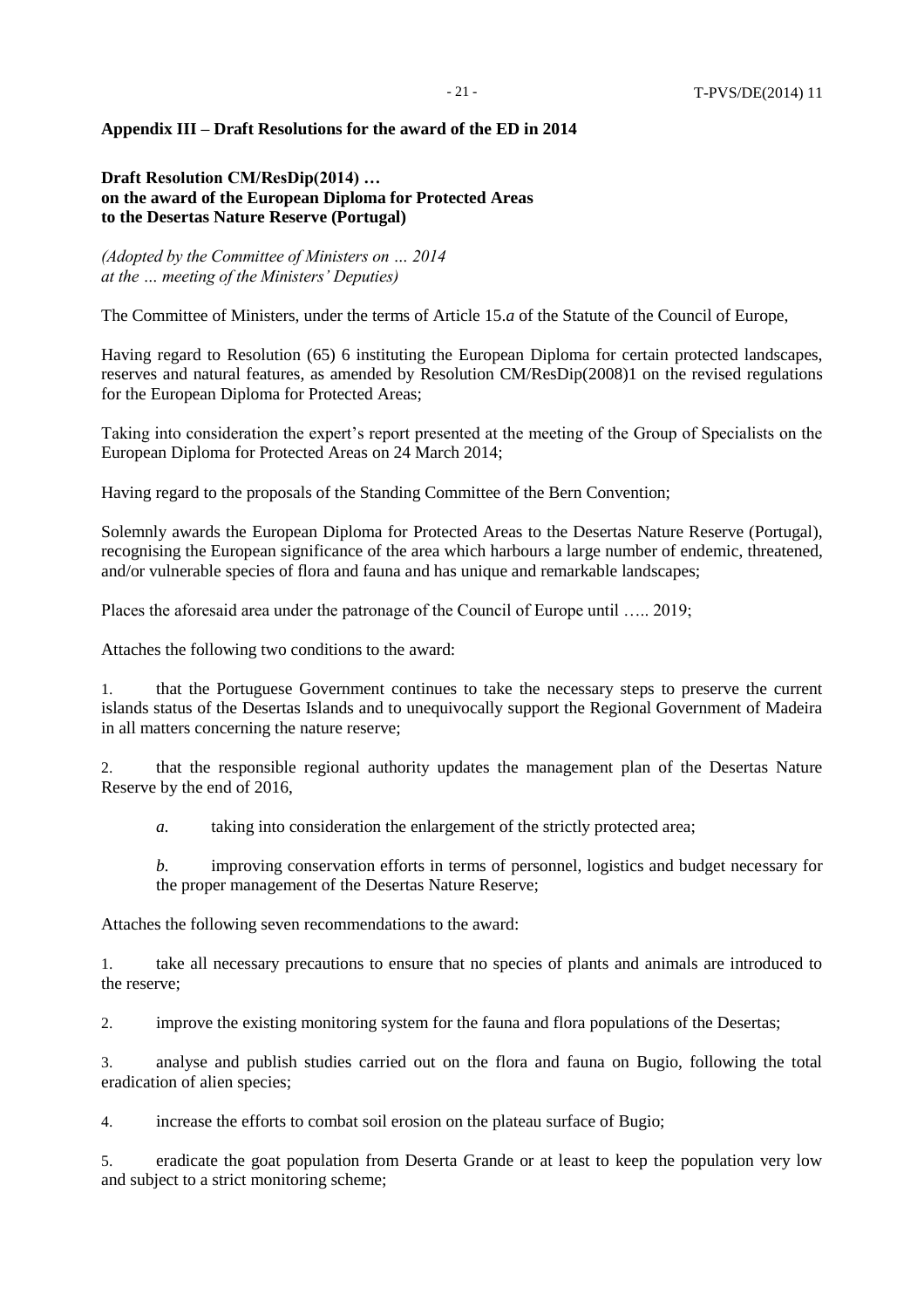6. promote the training of nature guides to accompany tourists in this area;

7. investigate if the increasing colony of yellow-legged gull (*Larus michahellis atlantis*) on Ilhéu Chão is having a negative impact on the breeding seabird populations on Deserta Grande and Bugio.

\*\*\*

# **Draft Resolution CM/ResDip(2014) … on the award of the European Diploma for Protected Areas to the Karadag Nature Reserve (Ukraine)**

*(Adopted by the Committee of Ministers on … 2014 at the … meeting of the Ministers' Deputies)*

The Committee of Ministers, under the terms of Article 15.*a* of the Statute of the Council of Europe,

Having regard to Resolution (65) 6 instituting the European Diploma for certain protected landscapes, reserves and natural features, as amended by Resolution CM/ResDip(2008)1 on the revised regulations for the European Diploma for Protected Areas;

Taking into consideration the expert's report presented at the meeting of the Group of Specialists on the European Diploma for Protected Areas on 24 March 2014;

Having regard to the proposals of the Standing Committee of the Bern Convention;

Solemnly awards the European Diploma for Protected Areas to the Karadag Nature Reserve (Ukraine), recognising the European significance of the area which has remarkable landscapes, exceptional geological features and a very rich variety of flora and fauna of particular importance for European biodiversity;

Places the aforesaid area under the patronage of the Council of Europe until ….. 2019;

Attaches the following two conditions to the award:

1. adopt a 5 to 10-year management plan for the nominated area by the end of 2015. This plan should meet the International Union for Conservation of Nature (IUCN) standards and address, among other matters (1) the climate change, (2) the monitoring and management of alien and/or invasive species, (3) the possible enlargement of the protected area and (4) the future establishment of a buffer zone. It should cover both the terrestrial and marine parts of the area and detail sufficient human, technical and financial means for its full implementation;

2. start a formal discussion and negotiation process with the local municipalities and other relevant private socio-economic actors for the establishment of a buffer zone around the nominated area. This process should aim to (1) define the clear borders of this buffer zone and (2) determine long-term landuse objectives for the development of socio-economic activities in this zone, fully compatible with the European importance of the nominated area and the maintenance of the biological and physical integrity of its landscape. This process should be completed before the appraisal visit for the renewal of the European Diploma to the area;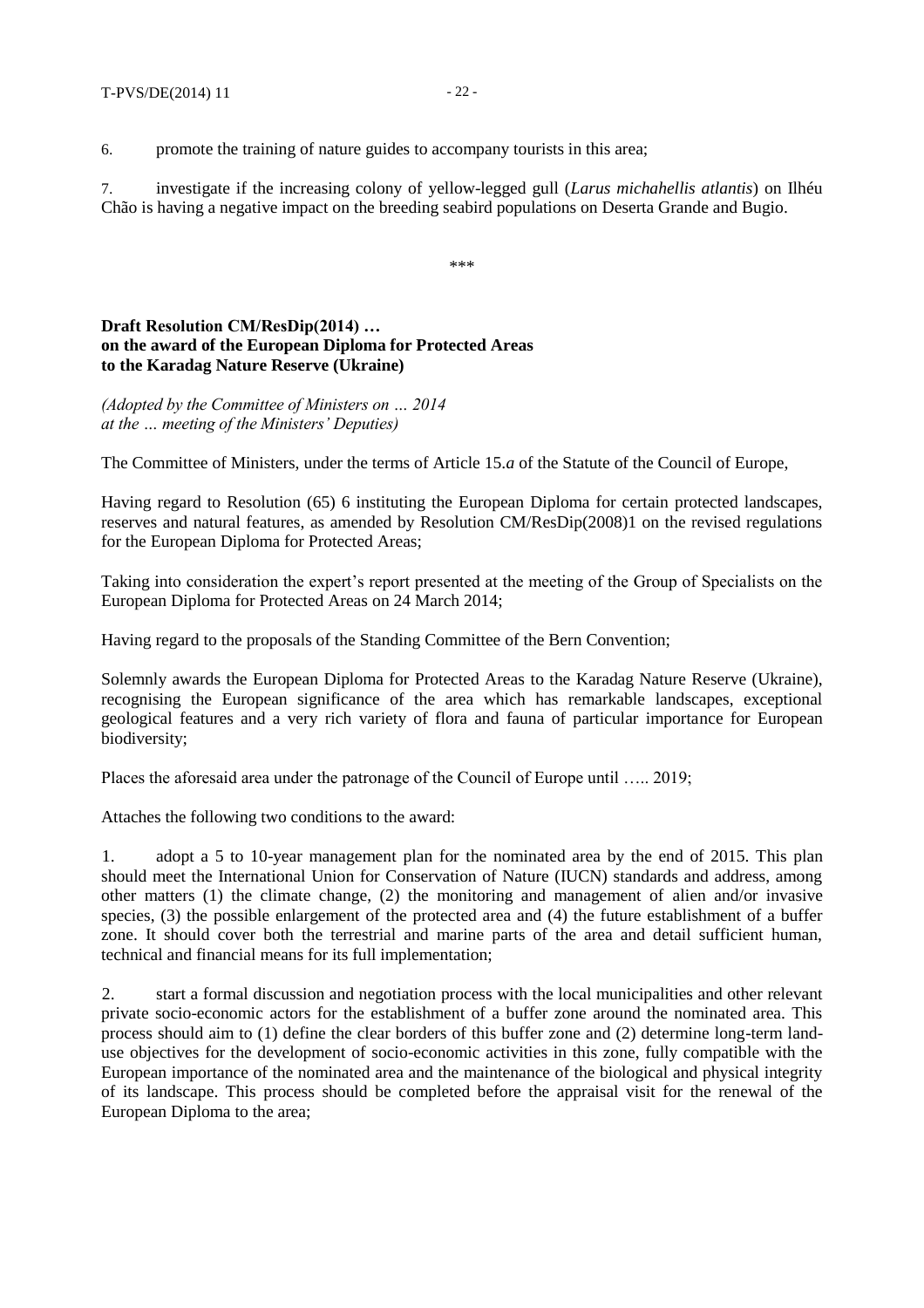Attaches the following six recommendations to the award:

1. complete the enlargement of the nominated site with the adjacent properties, where land use agreements have already been signed with private owners;

2. strengthen the prevention and minimisation of illegal activities within the nominated site, especially regarding mass tourism<sup>1</sup> and illegal fishing in the marine part, in line with the efforts already implemented;

3. secure the future of the scientific library given to the reserve by T.I. Vyazemsky and raise additional external funds to complete the ongoing process of digitising the 57 000 books;

4. facilitate the elaboration of a sustainable socio-economic vision and strategy at the regional level, that would promote the preservation of the nominated area and guarantee the biological and physical integrity of the landscape in the long term;

5. continue the inventory and mapping of species and types of habitats and complete the process of designating Karadag Nature Reserve as an area of special conservation interest within the Emerald Network;

6. provide the reserve's administration with appropriate funding that meets the standards of management required for an area holding the European Diploma.

 $<sup>1</sup>$  Access to tourists is normally prohibited in the marine part of the reserve; visits for scientific purposes are allowed</sup> but are subject to a special authorisation issued to a limited number of people per day. Therefore, all leisure activities are illegal in these strictly protected areas.